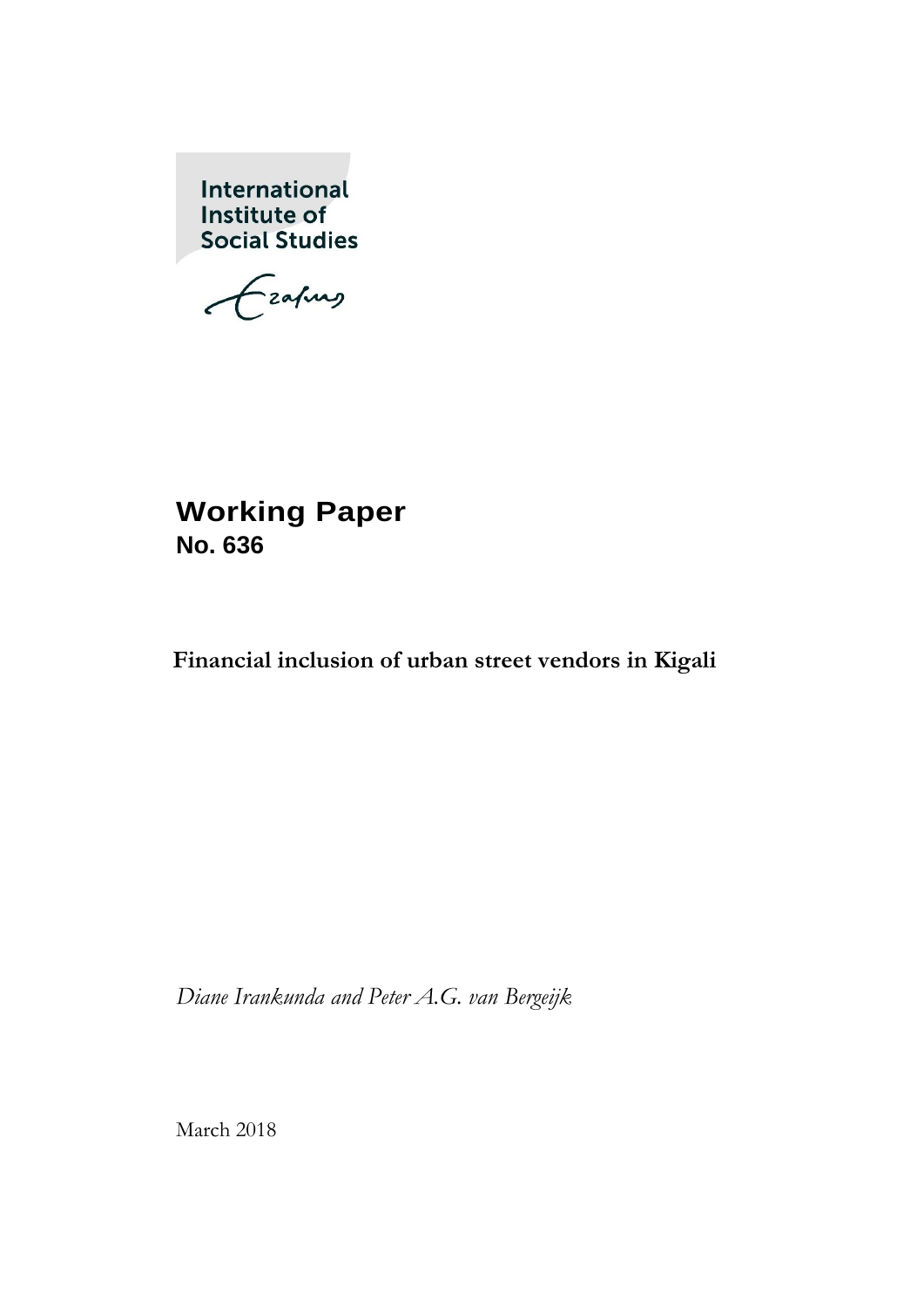#### ISSN 0921-0210

The International Institute of Social Studies is Europe's longest-established centre of higher education and research in development studies. On 1 July 2009, it became a University Institute of the Erasmus University Rotterdam (EUR). Post-graduate teaching programmes range from six-week diploma courses to the PhD programme. Research at ISS is fundamental in the sense of laying a scientific basis for the formulation of appropriate development policies. The academic work of ISS is disseminated in the form of books, journal articles, teaching texts, monographs and working papers. The Working Paper series provides a forum for work in progress which seeks to elicit comments and generate discussion. The series includes academic research by staff, PhD participants and visiting fellows, and award-winning research papers by graduate students.

Working Papers are available in electronic format at www.iss.nl

#### **Please address comments and/or queries for information to:**

Institute of Social Studies P.O. Box 29776 2502 LT The Hague The Netherlands *or*  E-mail: wpapers@iss.nl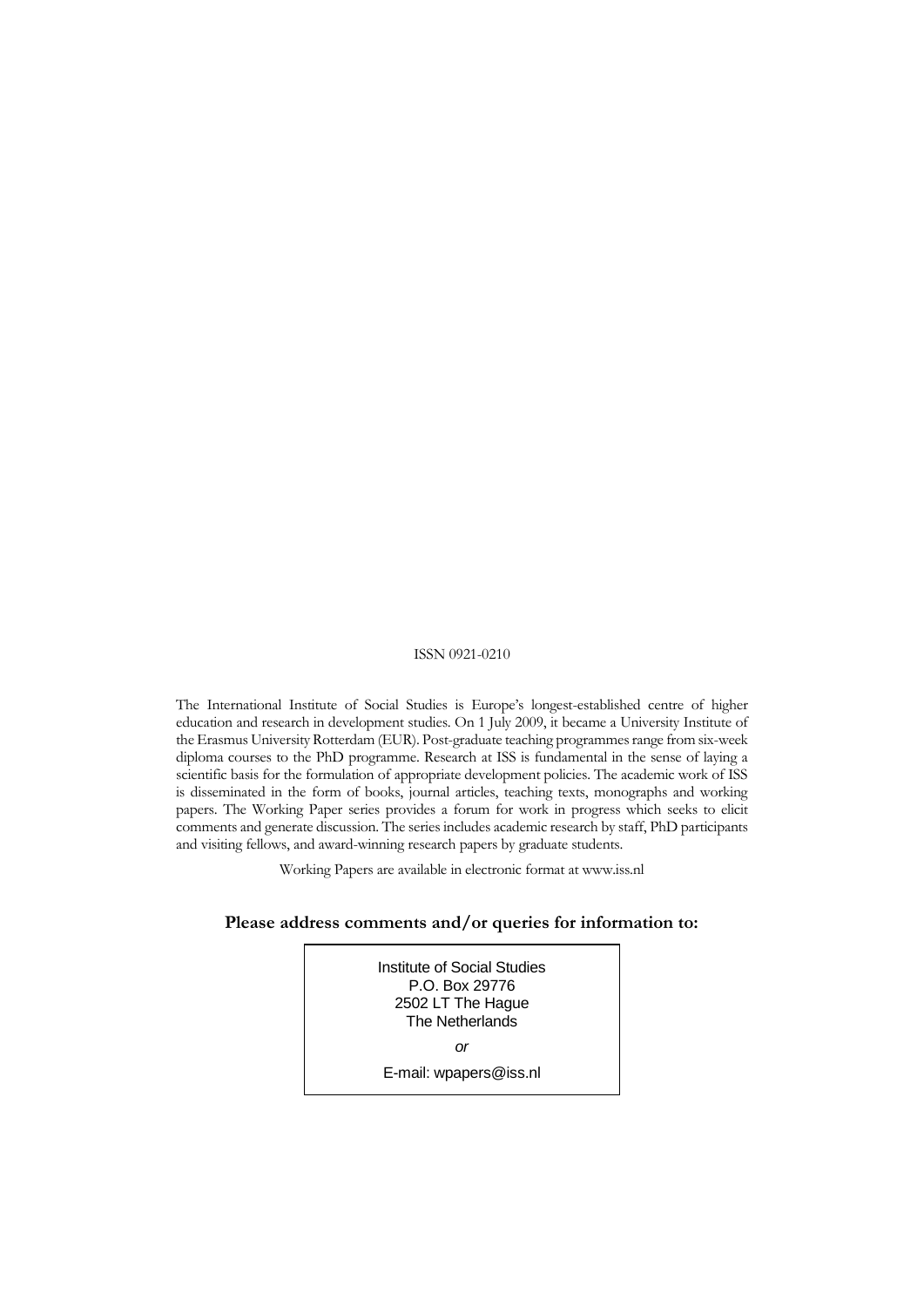# **Table of Contents**

| $\mathbf{1}$   | <b>INTRODUCTION</b>                 |                                                          |    |  |  |  |
|----------------|-------------------------------------|----------------------------------------------------------|----|--|--|--|
| $\overline{2}$ | <b>RESEARCH STRATEGY</b>            |                                                          |    |  |  |  |
| 3              | DEPENDENT AND EXPLANATORY VARIABLES |                                                          |    |  |  |  |
|                | 3.1                                 | Dependent variable: financial inclusion                  | 10 |  |  |  |
|                | 3.2                                 | Individual street vendor characteristics                 | 11 |  |  |  |
|                | 3.3                                 | Business characteristics: size and trade characteristics | 12 |  |  |  |
|                | 3.4                                 | Availability of financial institutions                   | 12 |  |  |  |
| $\overline{4}$ | <b>FINDINGS</b>                     |                                                          |    |  |  |  |
|                | 4.1                                 | Descriptive statistics                                   | 13 |  |  |  |
|                |                                     | 4.1.1 Having an account                                  | 13 |  |  |  |
|                |                                     | 4.1.2 Using an account                                   | 15 |  |  |  |
|                | 4.2                                 | Econometric analysis                                     | 16 |  |  |  |
|                | 4.3                                 | A closer look at the reasons for financial exclusion     | 18 |  |  |  |
|                |                                     | 4.3.1 Stated reasons                                     | 18 |  |  |  |
|                |                                     | 4.3.2. Background interviews                             | 19 |  |  |  |
| 5              | <b>DISCUSSION AND CONCLUSIONS</b>   |                                                          |    |  |  |  |
|                |                                     | <b>APPENDIX 1 SURVEY QUESTIONNAIRE</b>                   | 21 |  |  |  |
|                | <b>REFERENCES</b>                   |                                                          | 22 |  |  |  |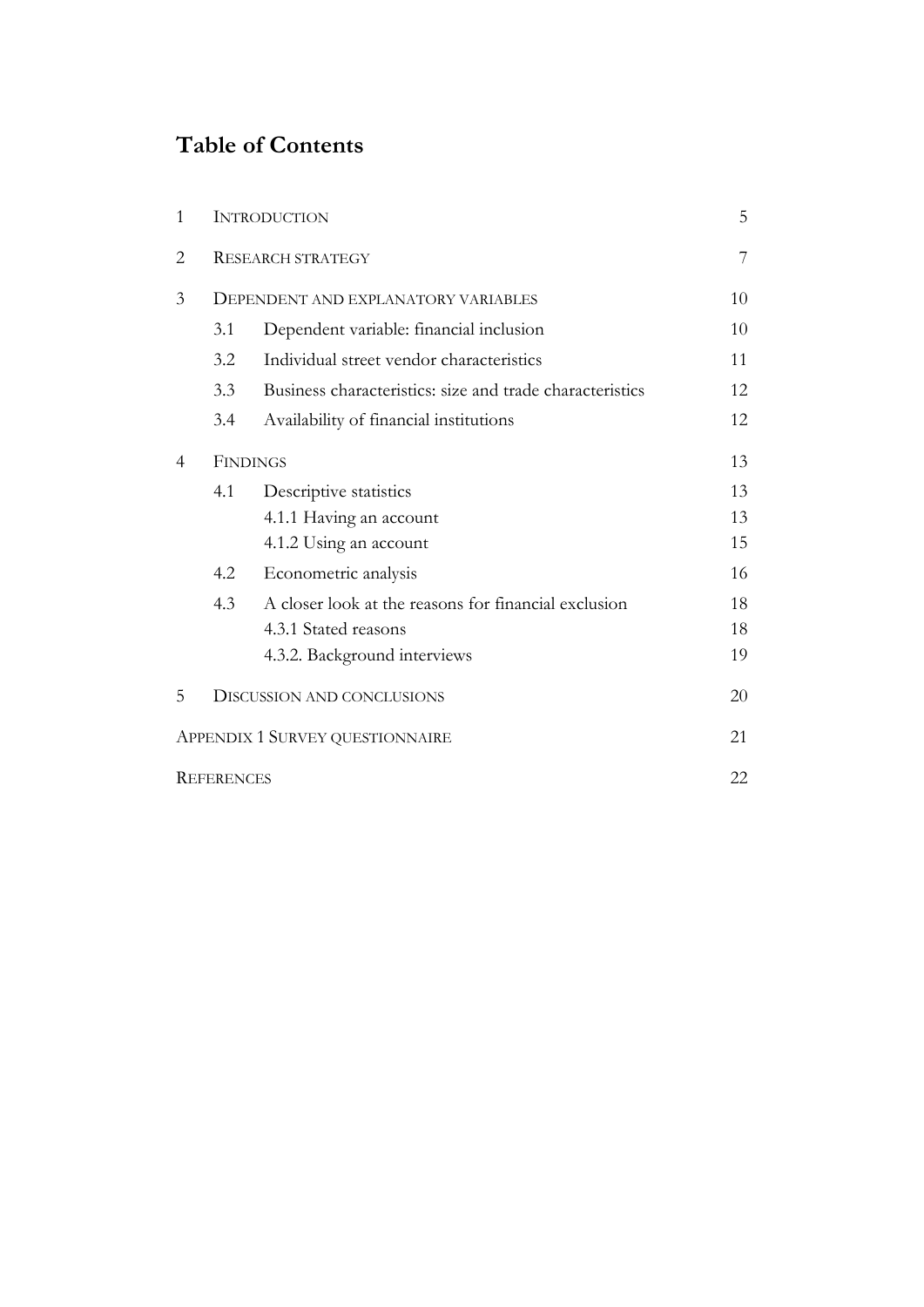## **Abstract**

This working paper studies street vendors in the Nyarugenge District (Kigali, Rwanda) during field research (July to August 2017) using a mixed method approach including document analysis, field observation, a survey and background interviews. The survey tests assumptions by policy makers about the determinants of financial inclusion of informal sector workers in order to strengthen the evidence base for Rwandan policies aimed at financial inclusion of the informal sector.

A logit analysis and Poisson regression of the survey data supports the importance of gender for both de jure bank account ownership and de facto bank account use of self-employed in the informal sector, but contradicts common assumptions about age and education of the street vendor. The physical presence of a financial institution in the home location of the street vendor is the most significant determinant identified by our research.

# **Iriburiro**

Ubu bushakashatsi bwize kubacuruzi bo mu muhanda mu karere ka Nyarugenge Kigali (Rwanda) guhera mu kwezi kwa Nyakanga kugeza muri Kanama 2017. Hifashishijwe uburyo bw'ikusanyamakuru butandukanye aribwo ibiganiro by'imbona nkubone (interviews) ndetse nurutonde rw'ibibazo (questionnaires). Ubu bushakashatsi bwasuzumye uburyo abakora ubucuruzi butemewe n'amategeko bakorana nama banki cyangwa ibigo by'imari iciriritse bugamije kongerera ibimenyetso abafite munshingano gufata ibyemezo kubakora ubucuruzi butemewe n'amategeko ndetse n'uburyo bagana amabanki n'ibigo by'imari iciriritse.

Ubusesenguzi bw'ubu bushakashatsi bushimangira agaciro kuburinganire mukugira konti muri banki cyangwa mubigo by'imari iciriritse kubushake cyangwa kugahato bw'abakora ubucuruzi butemewe n'amategeko. Ariko bukavuguruza ibijyanye n'imyaka ndetse n'urwego rwamashuri kuri aba bacuruzi bo mumuhanda. Ubu bushakashatsi bwagaragaje ko kuba hari ikigo cy'imari mu mudugudu utuwemo naba bacuruzi bo mumuhanda byongera amahirwe menshi yo gukorana nacyo.

#### **Keywords**

Rwanda, financial inclusion, gender, location, street vendors, mixed methodology.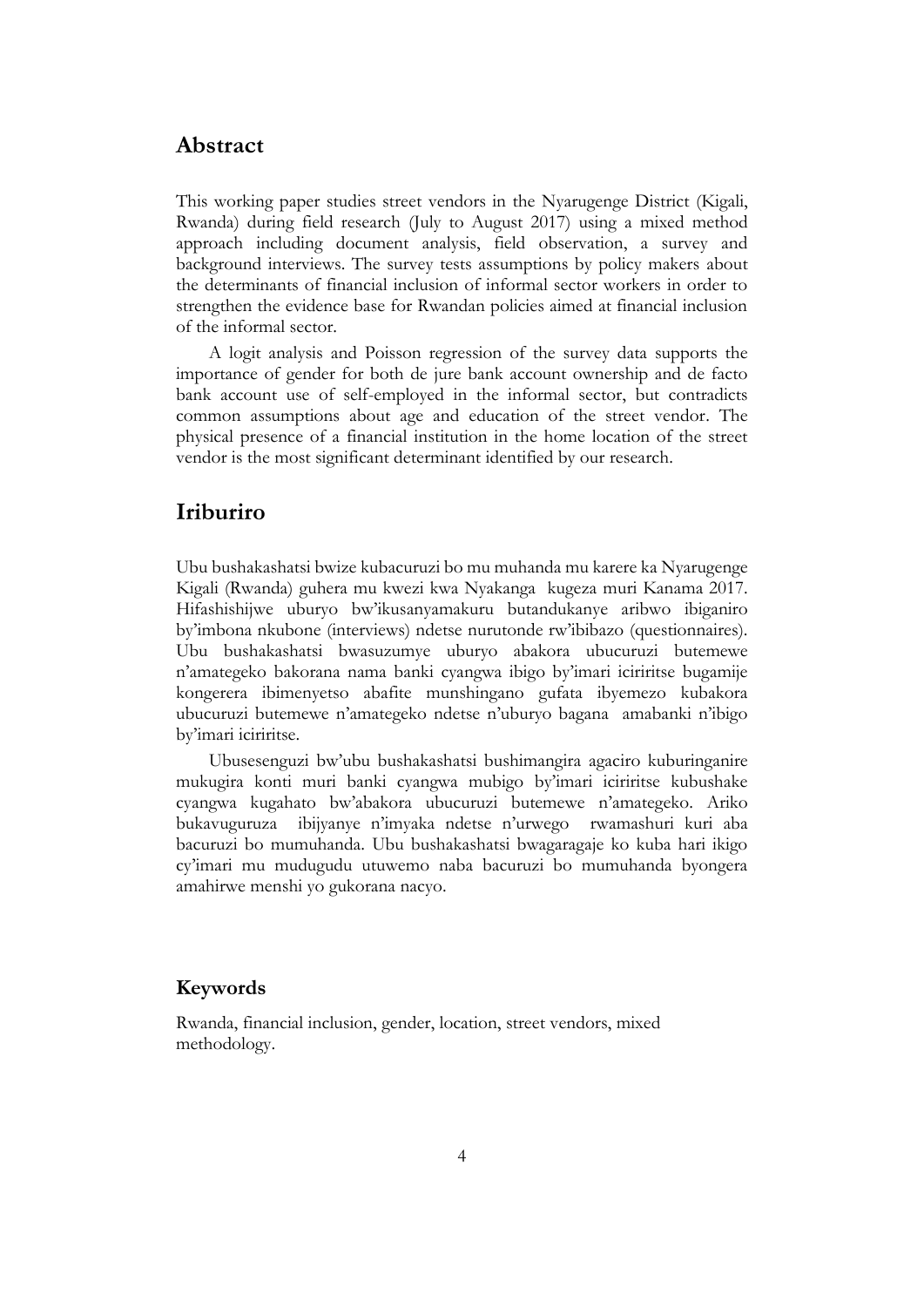# **Financial Inclusion of Urban Street Vendors in Kigali**

*Financial inclusion in Rwanda is getting more successful thanks to the efforts involved in the sensitization process. It is good since those with small amounts can have an account for ensuring their access, affordability, and usage of financial services"* (interview with an assistant branch manager of *Let'shego Microfinance,* 14 August 2017).

#### <span id="page-4-0"></span>**1 Introduction**

Financial Inclusion is a tool for poverty reduction and the main stage to 'inclusive development'. (Sarma 2016: 116). Ajide (2015: 4) argues that financial inclusion plays a considerable role in attaining poverty alleviation as it helps essentially vulnerable groups by encouraging financial activity. This is particularly important in a country, such as Rwanda, where most of the small businesses are run by people in the informal sector and people with no or limited formal education. A better access to financial facilities can promote poverty alleviation by reducing vulnerability, increase the output of Micro, Small and Medium Enterprises (MSMEs) and reinforcement of businesses (Lapukeni 2015: 495). Indeed, financial inclusion is a key to support business development especially in developing countries, as small businesses (tailor, mason, vegetable sellers, welder, etc.) play a key role in the local economy. Rwanda has made significant improvements in terms of financial inclusion. Since the 2008 Finscope survey found that 48% of adult population in Rwanda were financially included sustained improvement has been measured and government goals intended to accomplish 80% of 'financial inclusion' by 2017 and 90% by 2020 appear realistic and attainable (Finscope 2015: 8).

One of our key informers, the district officer in charge of financial affairs, (interview 14 August 2017) noted "As far as Rwanda is developing in its several aspects, there is no corner that should lag behind. This is the reason the recent policy related to financial inclusion encourage people to approach financial institutions for receiving a substantial help regarding financial services."

However, for Rwanda, and more specifically its urban areas, it is not clear how well small businesses in the informal sector are financially included. This working paper aims to provide a better understanding of financial inclusion by providing data for a specific group: street vendors in the Muhima, Gitega and Kimisagara sectors of the Nyarugenge District. Nyarugenge district is a major district where many commercial activities take place; it is the most Eastern of the three districts of Rwanda's capital city Kigali and consists of 355 villages with a population of 285 thousand and a population density of 2124/km<sup>2</sup> (National Institute of Statistics of Rwanda 2015).

Our focus on street vendors helps us to get a picture of the financial (non) inclusion of the underprivileged that very often cannot be reached by traditional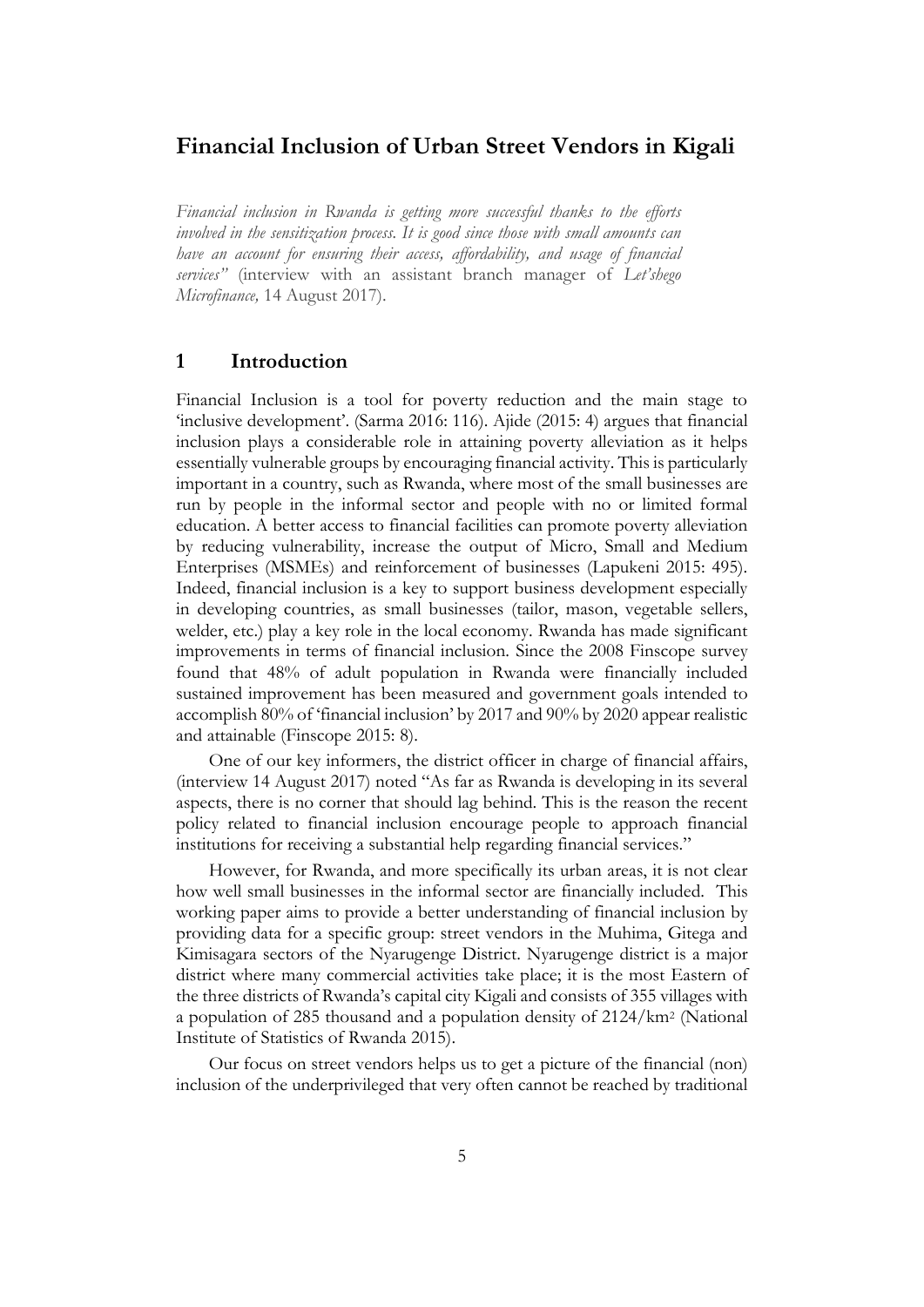surveys or a census. Bhowmik and Saha (2013: 6) define street vendors as persons who offer "goods for sale to the public at large without having a permanent built-up structure from which to sell" The reasons that push people to street vending vary, for example: "In Zambia most street vendors vend in the street for survival and because they have failed to get employment in the formal economy and they get involved in street vending as their only option" (Ndhlovu 2011: 9). Typically, street vending is associated with the underprivileged (Hasan and Alam 2015: 130). Low level of skills, no access to safe (formal) employment coupled with poverty in countryside areas has pushed individuals out of their rural community looking for a better existence in the towns (Timalsina 2012: 1). At the same time people are forced into the informal sector due to the loss of their occupations (Bhowmik 2005: 2256). Understanding financial inclusion of street vendors would also help to understand financial inclusion of others in the informal sector.

<span id="page-5-0"></span>A key finding of the existing literature is that street vendors most of the time are not financially included (Sheik and Sareswathy 2016). This stylized fact is, as we will see, contradicted by our finding that a good fifty per cent of the street vendors in our sample has access to an account.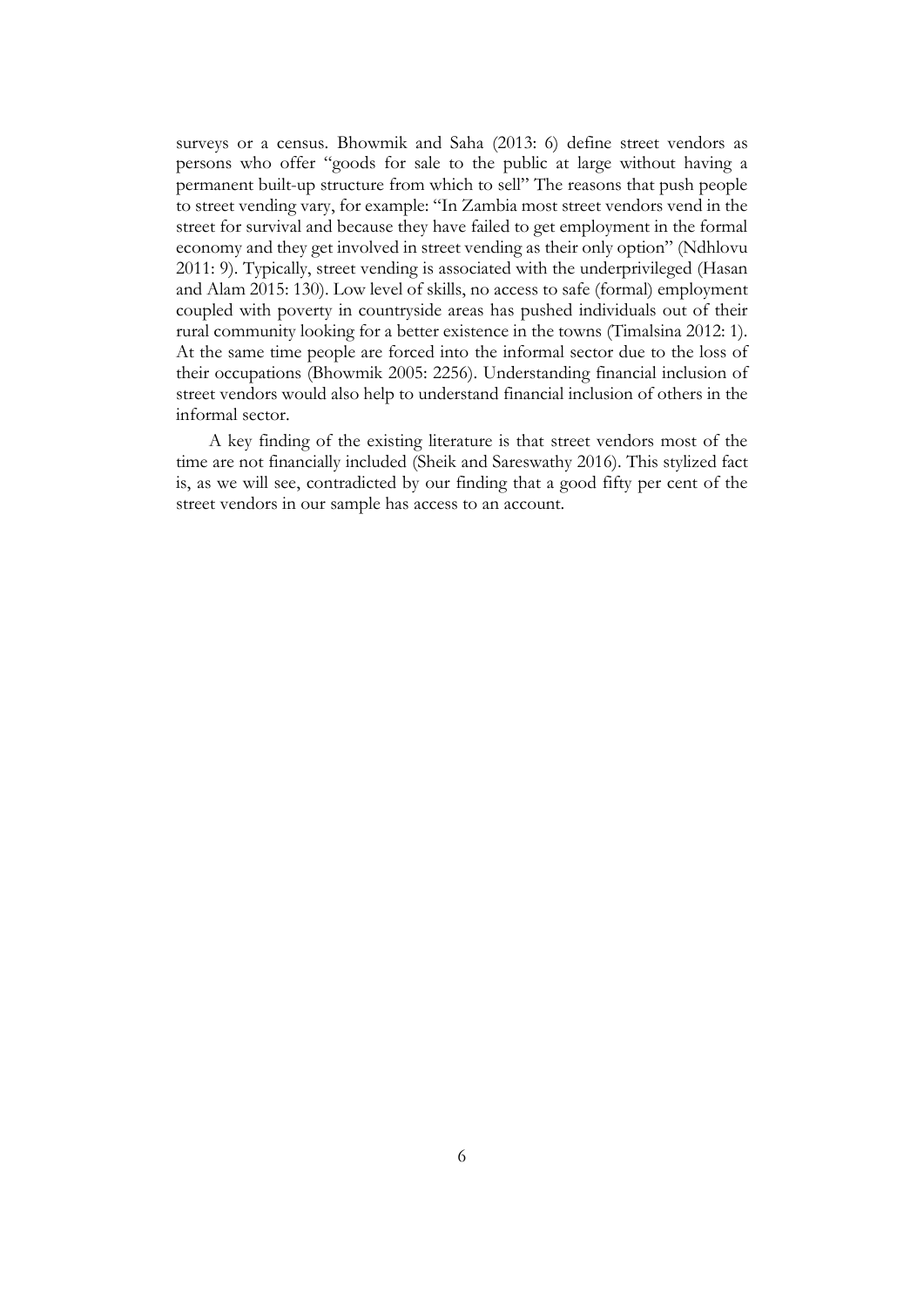## **2 Research strategy**

The field research focused on street vending in car parking areas in the Nyabugogo zone in Muhima Sector and the nearby zone of Kimisagara and the Nyakabanda Sector (Photos 1 and 2). The choice of the Nyarugenge district is based on the availability of many street vendors because it is in a city center where there are different activities and street vendors are always in this area searching for customers.

**PHOTOS 1 and 2 Street vending Nyabugogo zone (July 2017)**



Street vending is prohibited in the Kigali, Rwanda Nyarugenge District and during the field work several raids by local security agencies were observed (Photo 3). Just a few weeks after the field work period street vending was officially forbidden. During a media conference the city of Kigali announced that 14 public markets were created for the street vendors. Therefore the authorities stressed that the business of stress vending in the city center would be forbidden and that policies against street vending would be intensified However, street vendors claimed that they cannot afford the public markets government provided for them and also that it would be difficult to get customers in those public markets (izubarirashe.rw 2017). Anyhow, our fieldwork offers a unique and no longer existing opportunity to survey street vending as a truly

The illegality of street vending implied that data collection from vendors was under time pressure and for this reason the questionnaire had to be limited to a set of questions that could be answered in a few minutes. The questionnaire was in Kinyarwanda (local language) and administered by the field researcher face to face to help respondents unable to read and write and also to speed up the procedure of data acquisition.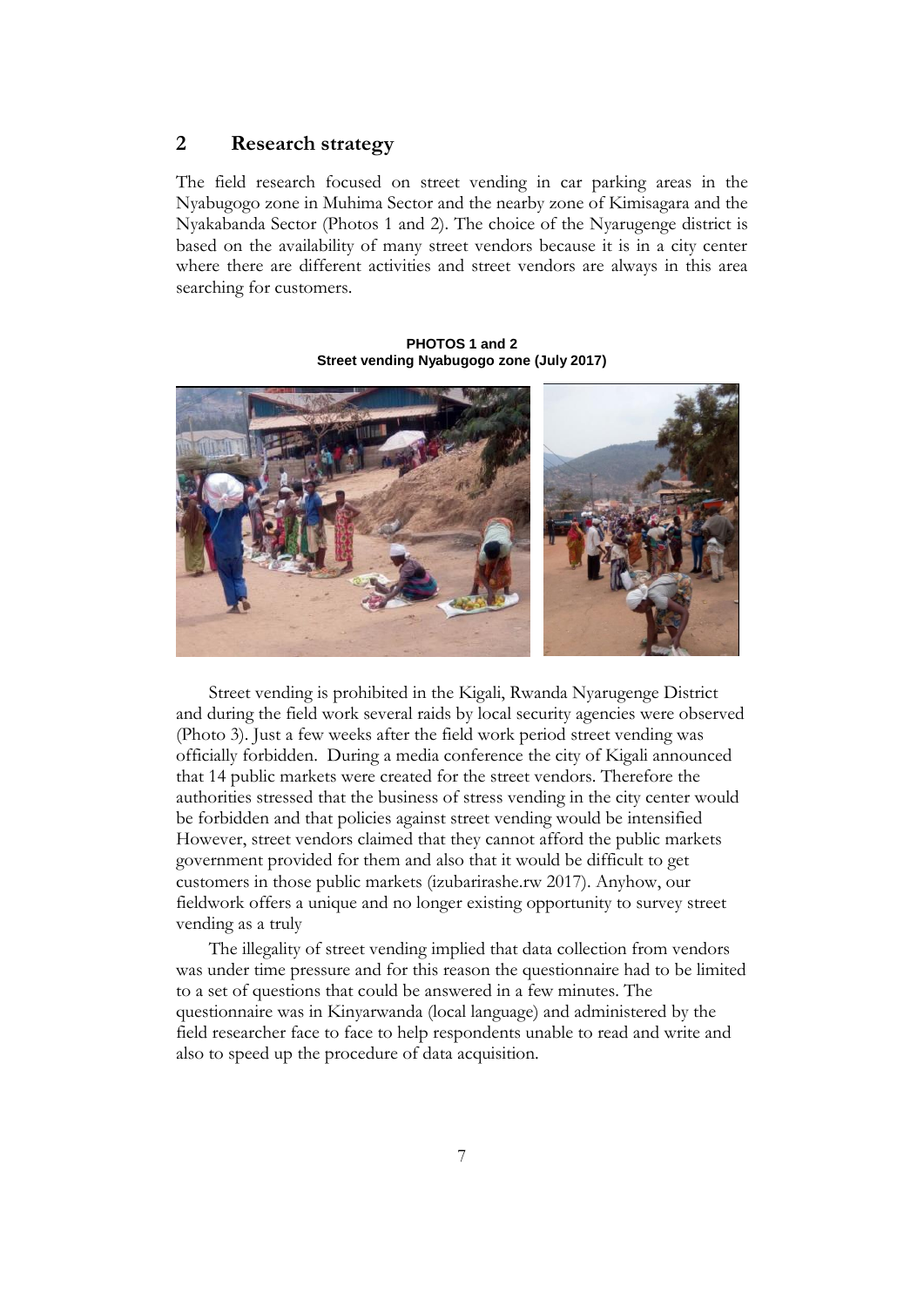#### **PHOTO 3 Security forces intervention**



Source: [http://izubarirashe.rw/2017/08/umunsi-wa-mbere-abazunguzayi](http://izubarirashe.rw/2017/08/umunsi-wa-mbere-abazunguzayi-bahigishijwe-uruhindu-karahava/)[bahigishijwe-uruhindu-karahava/](http://izubarirashe.rw/2017/08/umunsi-wa-mbere-abazunguzayi-bahigishijwe-uruhindu-karahava/)

While the aim was clearly to get the answers from the interviewees themselves, a number of respondent characteristics could be observed, which was also very useful for the analysis of non-response. As illustrated in Figure 1 the non-response is quite close to the response in terms of individual characteristics such as gender, age and product. Therefore non-response does not seem to have biased the survey.



**FIGURE 1 Characteristics of respondents and non-respondents (N=110)**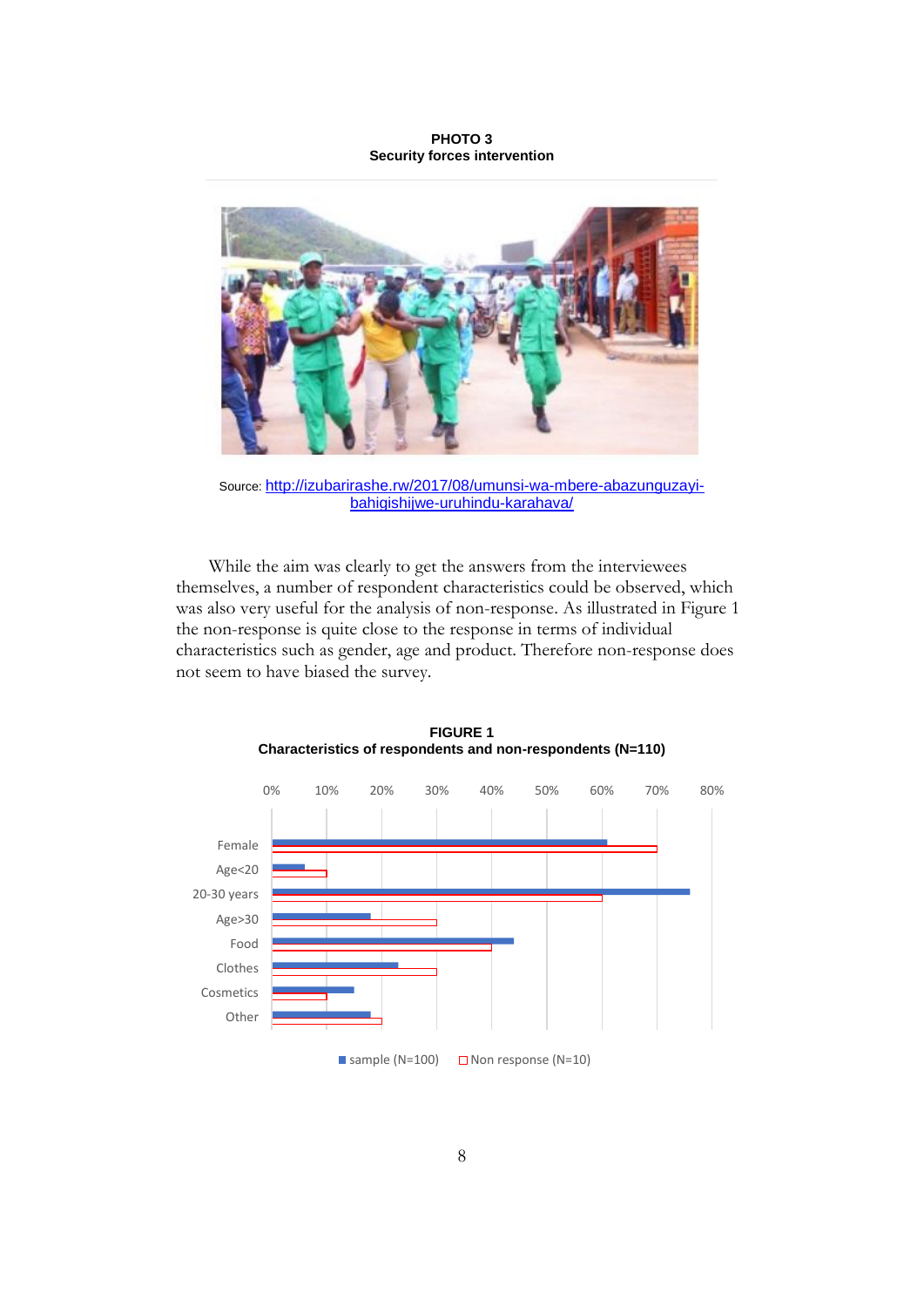Observation also played a key role in determining the extent to which the sampling could be viewed as representative. It was observed that the street vendors neither have fixed locations nor fixed or regular selling days/times and that entree into and exit from the market are easy and costless so that the population of street vendors fluctuates significantly. Some street vendors only appear irregularly on the markets, for example, when home grown agricultural products are in ample supply. Moreover, the respondents were approached in their daily working conditions which required them to move around and around both to avoid security agencies and to find customers. As a consequence the actual population of street vendors that could be approached fluctuated and changed by day, if not hour, generating so to say a different randomized sample that can be seen as quite representative for street vendors in this area. It is worth noting that other research strategies (such as the use of self-administered or longer, more detailed, questionnaires and/or visits to home addresses) would not have yielded similar levels of representativeness and randomness of the data collection process.

<span id="page-8-0"></span> Due to the organization of the fieldwork and the research strategy, the process of data collection also provided many opportunities to discuss living and working conditions not covered by the questionnaire. We discussed why respondents are still doing the business of street vendors while they know it is prohibited in Rwanda. Respondents indicated that street vending is easy for entry and exit at any time and does not require a huge amount of capital to start. Also, some respondents noted that they have limited education so that it is not easy for them to get a proper job. Quite some street vendors appeared to be from rural areas coming to Kigali and still looking for a (real/better) job.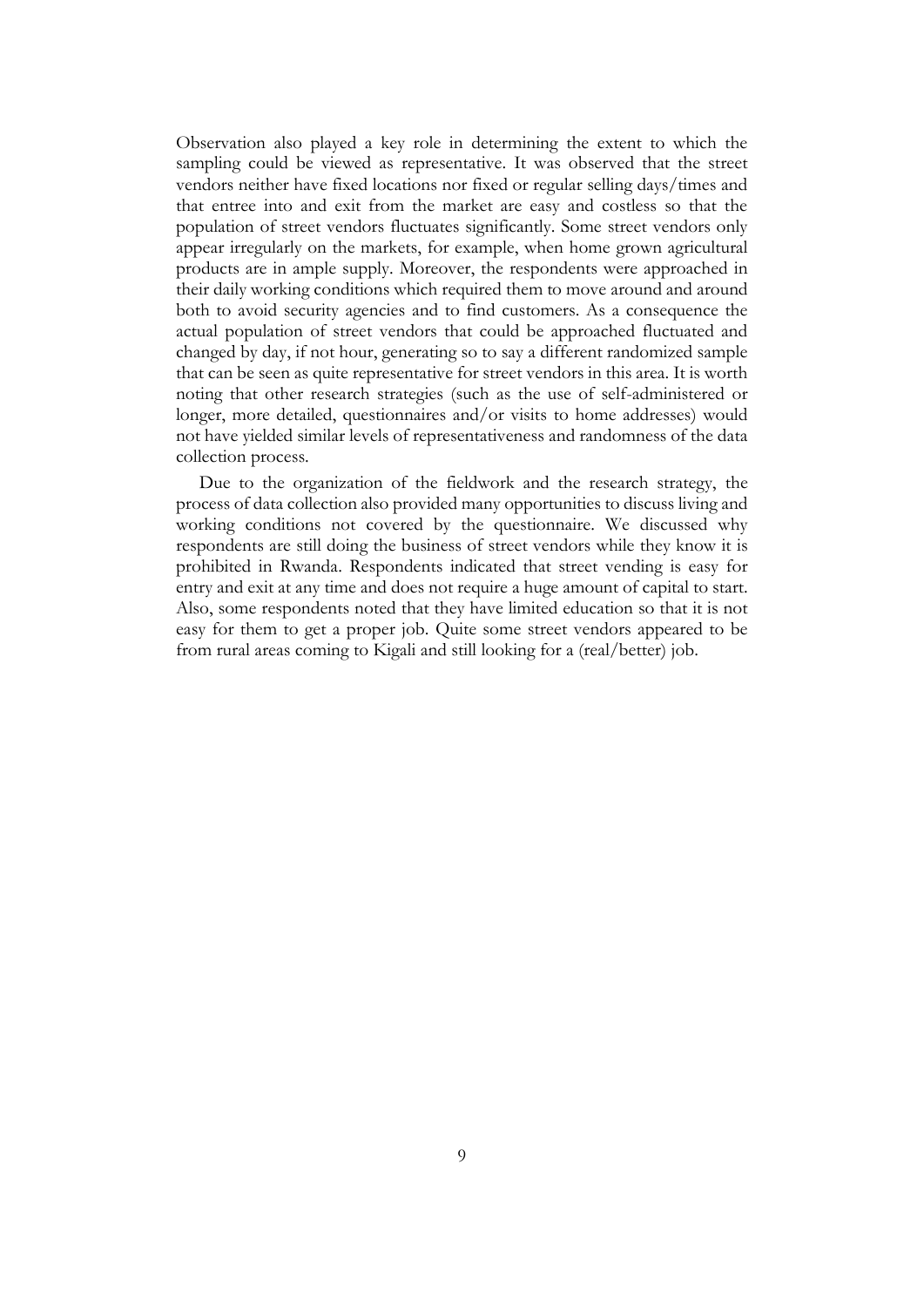### **3 Dependent and explanatory variables**

The choices for the dependent and explanatory variables are based on the empirical literatures on financial inclusion and street vendors, respectively. We did not consider the informal way of getting financial means such as family money sharing or informal borrowing.

| Variable name                                           | <b>Definition of variables</b>                                                                                                                                                 | A priori<br>expected sign |
|---------------------------------------------------------|--------------------------------------------------------------------------------------------------------------------------------------------------------------------------------|---------------------------|
| Gender                                                  | $=1$ if male; else zero                                                                                                                                                        | ٠                         |
| <b>Marital Status</b>                                   | $=1$ if single                                                                                                                                                                 |                           |
| Level of education                                      | Level of education of street vendors                                                                                                                                           | $\ddot{}$                 |
|                                                         | $=0$ if no education $=1$ if primary education 1-3, $= 2$ if<br>primary education 4-6, $=$ 3 if secondary education 1-3,<br>$=$ 4 if secondary education 4-6, $=$ 5 university |                           |
| Weekly Amount                                           | Weekly earnings in 1000 Rwandan Francs                                                                                                                                         | ٠                         |
| Product                                                 | Dummy variables per category                                                                                                                                                   |                           |
| Availability of financial<br>institution in the village | 0 if no institution, 1 if one institution, 2 is more than 1<br>institution                                                                                                     | $\ddot{}$                 |
| Account holder                                          | Do you have any account in the bank or in any<br>microfinance or other financial institution                                                                                   | Dependent<br>variable     |
| Frequency                                               | How many times do you access, use, afford your bank<br>account or other financial institution                                                                                  | Dependent<br>variable     |

**TABLE 1 Definition of variables and a priori expected sign**

Table 1 defines the variables on which we collected data and their coding for use in the empirical analysis. The right hand column summarizes *a priori* expected signs as will be discussed below.

#### <span id="page-9-0"></span>**3.1 Dependent variable: financial inclusion**

As a first indication we conclude that a respondent is de facto financially included if (s)he answers 'yes' to Question 6 of our questionnaire: "Do you have any account (bank, institution or agents delivering financial services)?". Finscope (2016: 63-65) reports the share of bank account holders within Rwanda differs significantly ranging from 69% in Nyarugenge district to only 11% in Ngororero district. The share of 53% who answered yes on our survey question is below the 69% in the Finscope report, as could be expected since street vendors work in the informal sector and have relatively low income levels. Still the percentage compares favorably to percentages reported fr street vendors in other countries.

 This is of course a very crude measure and actually only indicates that the respondent is not financially excluded (as obviously is the case with the 47% answering 'no' to Question 6). Access to finance and financial inclusion are, however, different phenomena. Indeed, it is possible to have access to financial facilities at inexpensive prices, but prefer to not use financial products and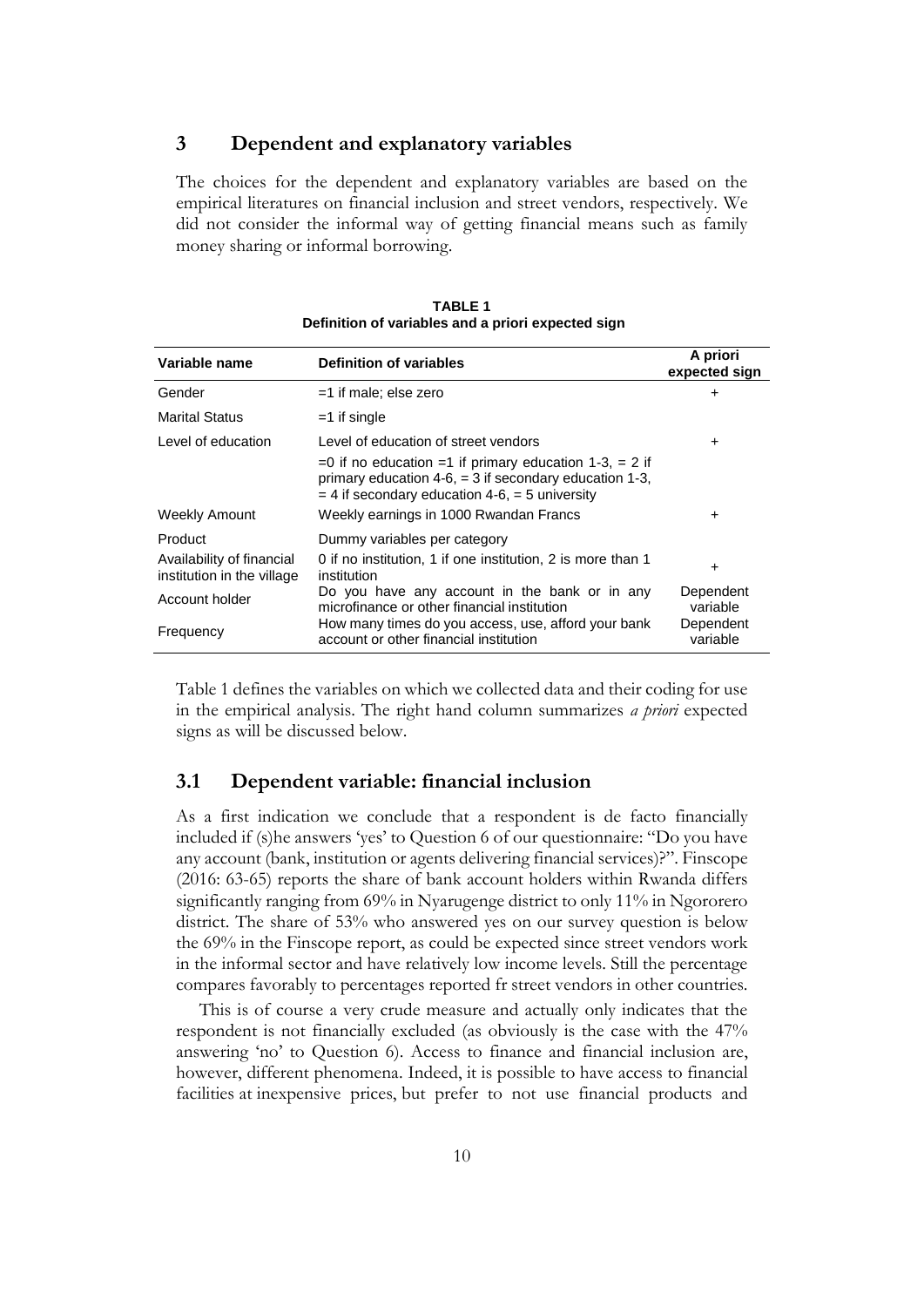services for personal reasons. Not using financial facilities does not necessarily mean a lack of access (Lapukeni 2015: 495) although some frequency of use is important to reap the benefits of holding a bank account (Demirgüç-Kunt and Klapper 2014: 2). In developing countries, only around half of those with a bank account stated accessing their accounts on a monthly basis. Nevertheless, this average for developing countries differs significantly across counties and economies. In Africa, there is an enormous difference in account holder hidden under the average of 24% of adults in sub-Saharan Africa holding an account at a formal financial organization. This ranges from 11% in central Africa to 51% in southern Africa. (Demirgüç-Kunt and Klapper 2012: 4).

All in all we will use two different measures to define our empirical measure in order to reflect both de jure account holding and de facto use of the account. The variable *binary dummy* variable ACCOUNT assumes the value 1 if the respondent indicates the existence of an account (else 0) and the *count variable* FREQUENCY reflects the number of rimes the account was actually accessed on a monthly basis.

### <span id="page-10-0"></span>**3.2 Individual street vendor characteristics**

From a policy perspective it is important to correctly understand the determinants of financial inclusion. For example, if being a woman significantly reduces the probability of having an account then a gender specific policy would seem to be necessary. This relationship which has been commonly reported in the early literature on financial inclusion and exclusion seems to hold to a lesser extent in Africa and may be a spurious correlation caused by other aspects: females are expected to use less financial facilities mostly since they have lower revenue, have limited education and/or work in the informal sector (Triki and Faye 2013: 27).

The general trust of the literature appears to be that, as Zin and Weill (2016), observed, individual characteristics are significant determinants of financial inclusion. Using the World Bank's Global Findex dataset on 37 African countries' they report that gender, wealth, higher level of education and age significantly influence financial inclusion (Zins and Weill 2016: 46). Other individual characteristics that have been identified are per capita income, education and age. Similar findings are reported by Demirgüç-Kunt and Klapper (2014) and Akudugu (2013). In the background interviews for the present survey our informers also pointed out marital status as a potential determinant because marital status indicates stability and could therefore be positively associated with financial inclusion. 1

Based on these findings in the literature we will include gender, age and educational level as potential explanatory variables for the extent of financial inclusion. We *a priori* expect that male have easier access to financial means and that both account holding and frequency of use are positively associated with age and education of the respondent.

 $\overline{a}$ 

<sup>1</sup> Background interviews with branch managers BPR (10 August 2017) and Bank of Africa (14 August 2017)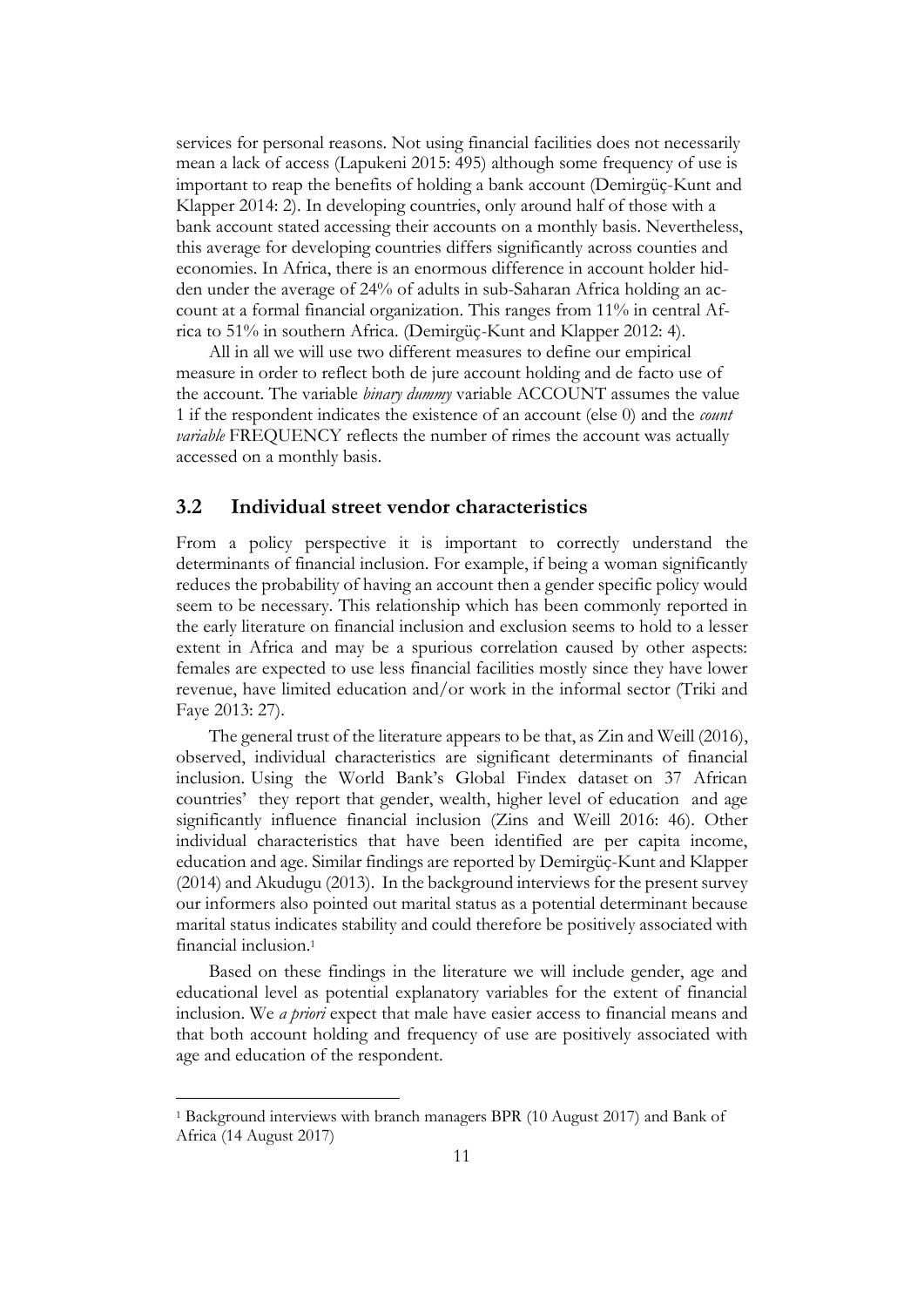#### <span id="page-11-0"></span>**3.3 Business characteristics: size and trade characteristics**

Financial inclusion is more likely for street vendors with a higher revenue (sales; turnover) both because they will have to pay larger sums for their goods and because the fixed costs of account holding can be dispersed over a larger base. Dzoko and Appiah (2014) pointed out that low profit margins may act as a a barrier to promoting financial inclusion. Since profit margins will vary with the type of product on sale we constructed binary dummy variables for five categories of goods: Edible, Clothes, Cosmetics, Shoes and Others. The product group dummies appear in the fixed effects estimates in section 4.2; the variable WEEKLY AMOUNT is used as an explanatory variable for both measures of financial inclusion and our a priori expectation is that this relationship is positive

### <span id="page-11-1"></span>**3.4 Availability of financial institutions**

<span id="page-11-2"></span>As a final explanatory variable we investigate whether or not a financial institution is located in the repondent's village (VILLAGE INSTITUTION is a binary dummy variable that assumes 1 if the respondent reports that a financial institution exists in his of her village; else 0). We expect that screening and monitoring is comparatively speaking easier if financial institutions are close to (potential) customers. We expect that presence of a financial institution will stimulate account holders also because traveling time adds additional implicit costs to having a bank account.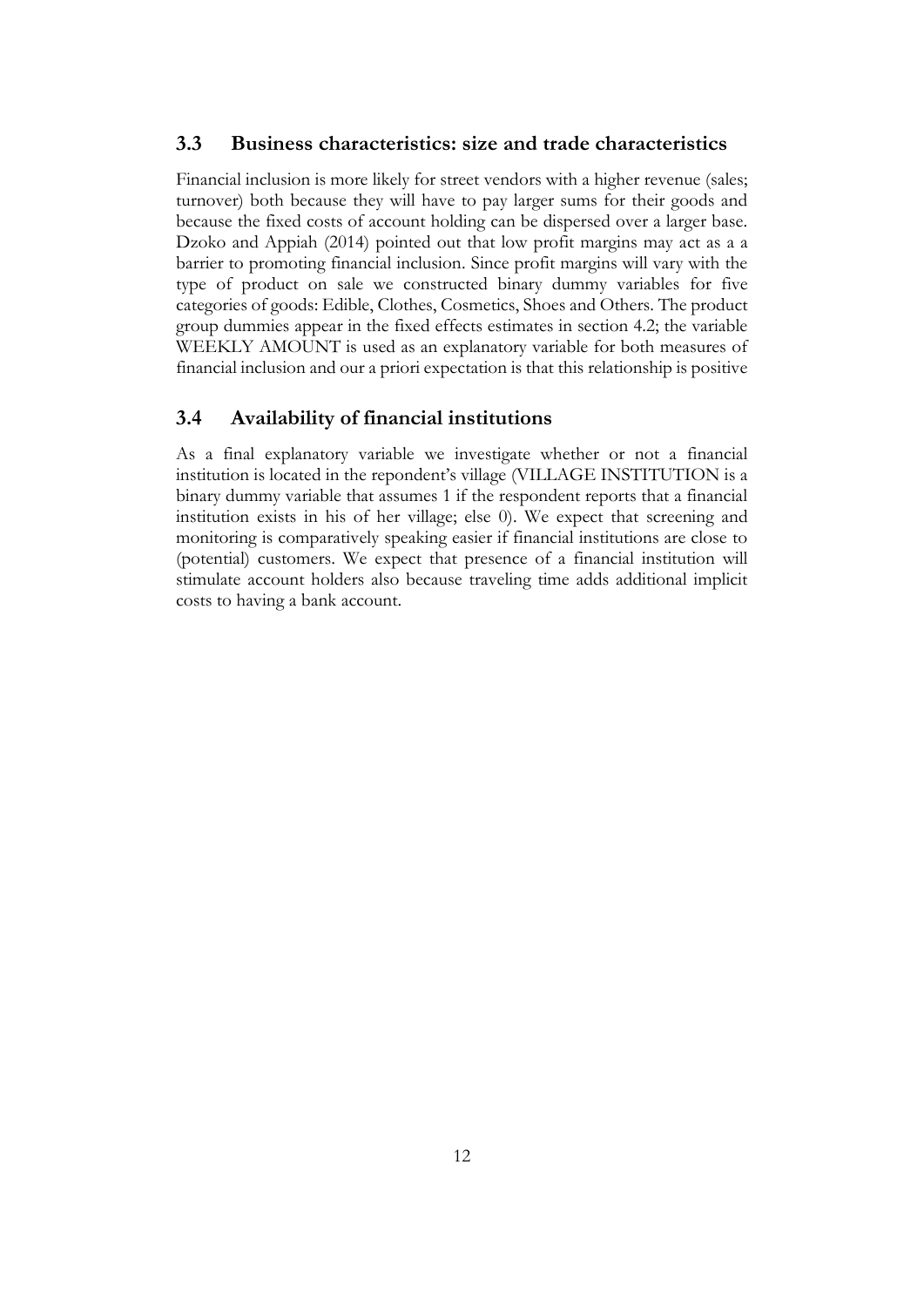### **4 Findings**

This section first provides and discusses descriptive statistics (mainly frequency distributions) regarding our sample. Next we offer a set of multivariate analyses using logit analysis for the binary dependent variable ACCOUNT and Poisson regression for the count variable FREQUENCY. We combine and confront the econometric findings with additional findings from the survey and background interviews with three key informers in Section 4.3.

## <span id="page-12-0"></span>**4.1 Descriptive statistics**

Table 2 summarizes key statistics. Based on mean, median and mode the 'average' street vendor in our sample is female, married, 20-30 years, with 6 years of primary schooling. She has an account but only infrequently accesses it and her weekly income is 5000-7500 Rwandan Francs per week (€4.76 - €7.13 at current exchange rates).

|                            | <b>Minimum</b> | <b>Maximum</b> | <b>Mean</b> | <b>Median</b> | <b>Mode</b> | <b>Standard</b><br><b>Deviation</b> | <b>Coefficient of</b><br><b>Determination</b> |
|----------------------------|----------------|----------------|-------------|---------------|-------------|-------------------------------------|-----------------------------------------------|
| <b>Account</b>             | 0              |                | 0.53        | 1             | yes         | 0.50                                | 0.95                                          |
| <b>Frequency</b>           | 0              | 4              | 0.74        | 0             | 0           | 1.14                                | 1.54                                          |
| Gender                     | 0              | 1              | 0.39        | 0             | female      | 0.49                                | 1.26                                          |
| Age                        | 1              | 4              | 2.14        | 2             | 2           | 0.51                                | 0.24                                          |
| <b>Single</b>              | 0              | 1              | 0.34        | 0             | no          | 0.48                                | 1.40                                          |
| <b>Education</b>           | 0              | 5              | 1.92        | 2             | 2           | 1.02                                | 0.53                                          |
| Amount                     | 1              | 25             | 7.46        | 6             | 5           | 4.73                                | 0.63                                          |
| <b>Village Institution</b> | 0              | 2              | 1.19        | 1             | ves         | 0.83                                | 0.69                                          |

**TABLE 2 Descriptive statistics key variables (N=100)**

<span id="page-12-1"></span>

**FIGURE 2 Gender composition by product (N=100)**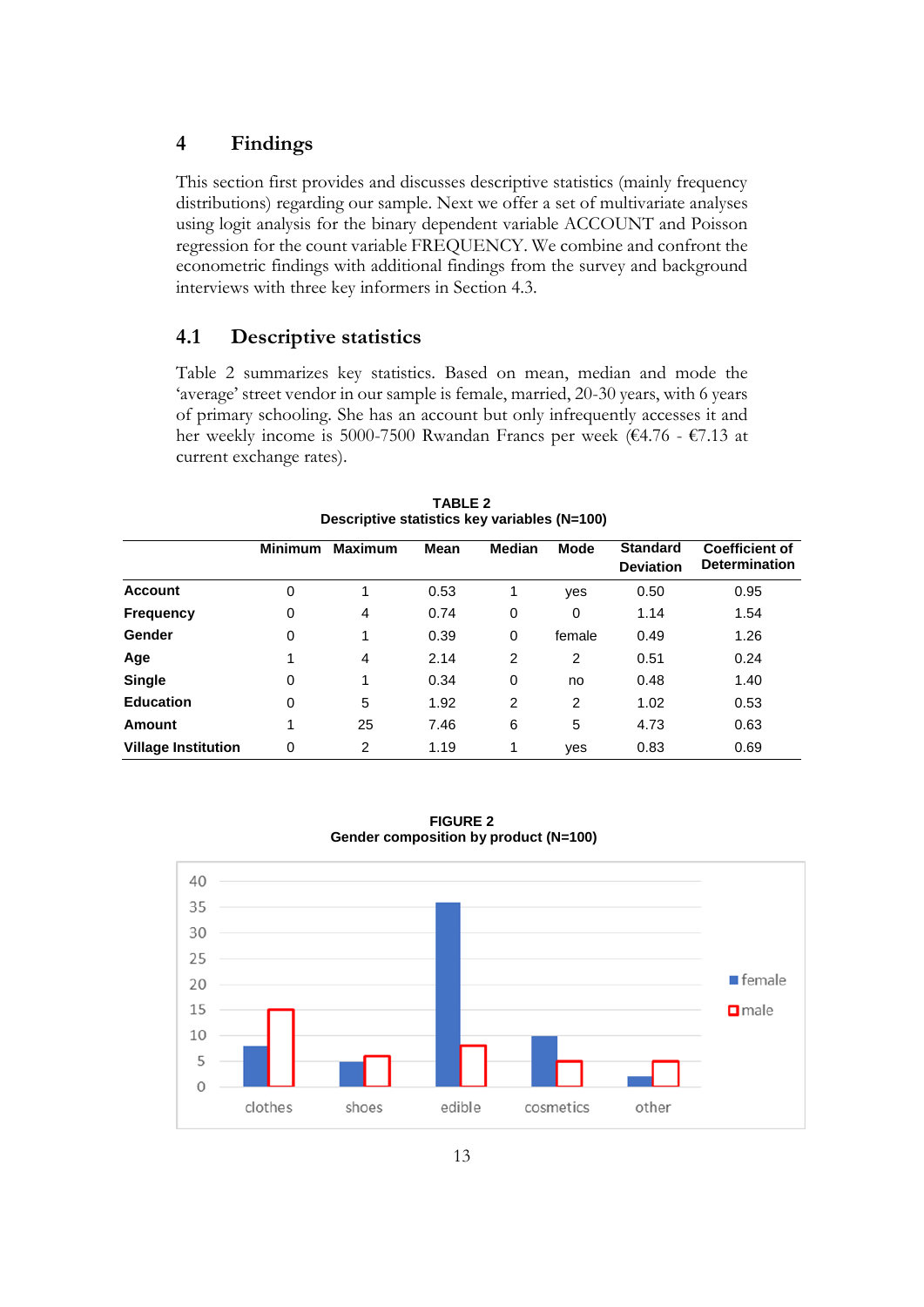Figure 2 reports the gender composition of our sample distinguished by product group. Female street vendors dominate trade in cosmetics and especially edible items.

#### **4.1.1 Having an account**

 $\overline{a}$ 

Two important observations regarding having an account relate to the product on sale (Table 3) and the level of education (Figure 2). Noteworthy in Table 3 is the heterogeneity with respect of having an account which ranges from 91% of street vendors selling clothes to 36% for food and drinks.

This may be due to the type of trade (for example, it may be necessary to have an account in order to buy clothes from suppliers) or due to (self) selection effects (for example, women may be more involved in trade in edible items with lower sales so that an account is not necessary).<sup>2</sup> For this reason we will introduce product fixed effects (in addition to individual street vendor characteristics) in the econometric analysis in section 4.2 in order to test for product specific effects.

| Product       | Percent account holders | Number of street venders |  |  |
|---------------|-------------------------|--------------------------|--|--|
| Clothes       | 91%                     | 23                       |  |  |
| <b>Shoes</b>  | 64%                     | 11                       |  |  |
| <b>Others</b> | 43%                     | 7                        |  |  |
| Cosmetics     | 40%                     | 15                       |  |  |
| Edible items  | 36%                     | 44                       |  |  |
| Total         | 53%                     | 100                      |  |  |

**TABLE 3 Account holding by product group**

Figure 3 illustrates the relationship between account holding and education, which ranges from 44% for street vendors without any education to 100% for respondents with university education. Importantly in the largest category with (partial) primary education account holding balances non account holding.

<sup>2</sup> An important observation during the fieldwork was that most women are mothers (taking care of babies) and were selling small amounts and goods of low value. The majority of street vendors in shoes and clothes is male.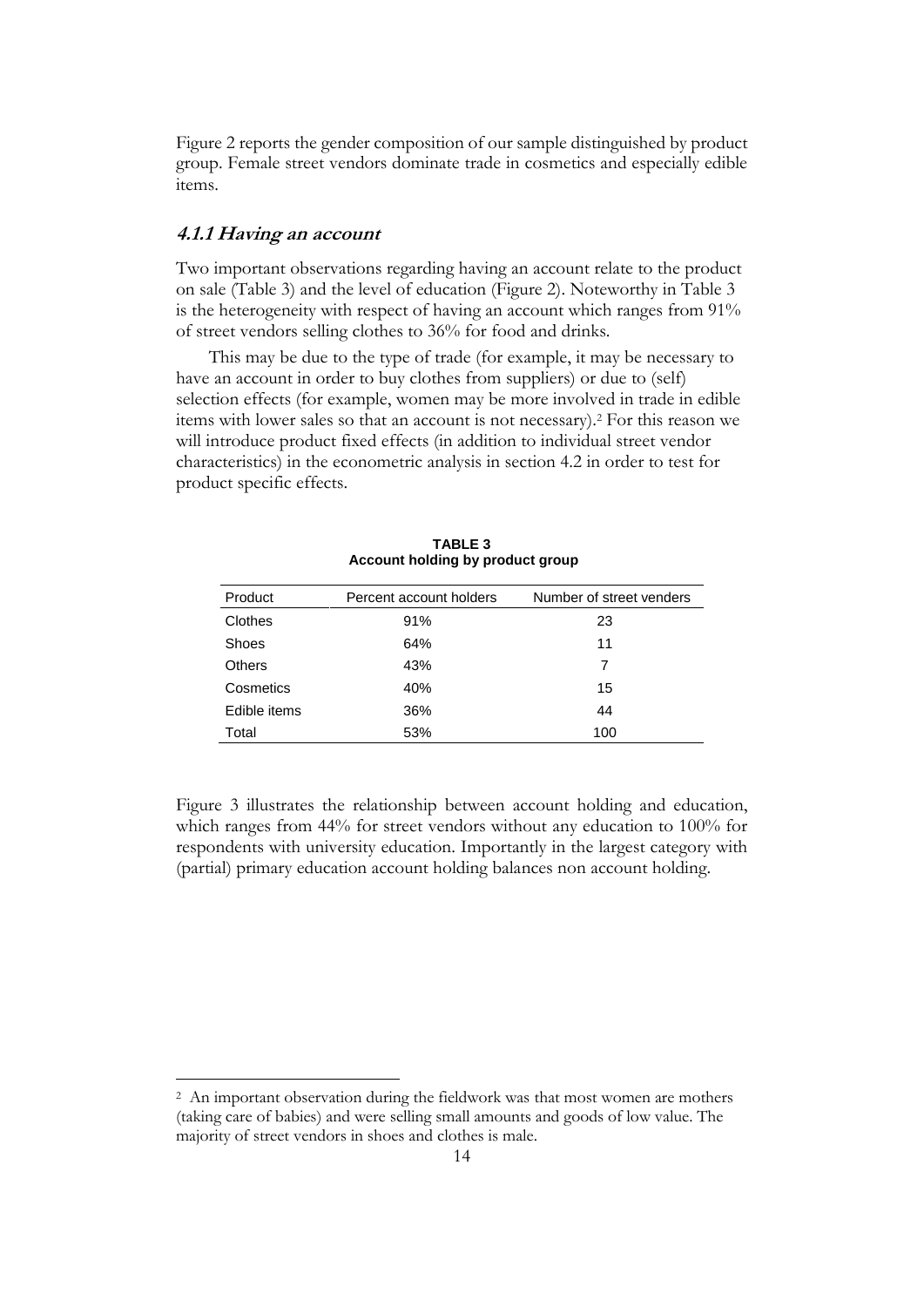**FIGURE 3 Account holding by level of education**



#### <span id="page-14-0"></span>**4.1.2 Using an account**

 $\overline{a}$ 

It is important to differentiate analytically and empirically between de jure financial inclusion that was discussed in section 4.1.1 and de facto financial inclusion (frequency of accessing an account) that is the topic of this section. This is an important issue because as Finscope (2016) indicated only 52% of bank customers used at least one bank service in the month before the Finscope 2016 study and 25% used at least one financial service in the 6 months before the study, 23% of adults' bank customers have inactive accounts which means it was not used in the last year before the study (Finscope 2016: 46-48).

The majority of account holders does not use the account frequently. 56.6% of the 53 street vendors with an account accessed it once or less a month.<sup>3</sup> Table 4 also provides bivariate frequency distributions regarding the key individual characteristics. With respect to gender we note that female street vendors hardly use the account (76.9% accesses the account once a month or less). Frequency of use is higher for those with secondary education and weekly income above 10000 Rwandan Francs. As before significant heterogeneity is observed with respect to the traded product type.

<sup>&</sup>lt;sup>3</sup> Once it became clear in the early phase of the data collection process that most of street vendors have a bank account while they do not access or use their account regularly, we decided to pay extra attention to this question and double checked by means of additional follow up discussion. The finding appears to be genuine and not related to an unclear question or hasty communication.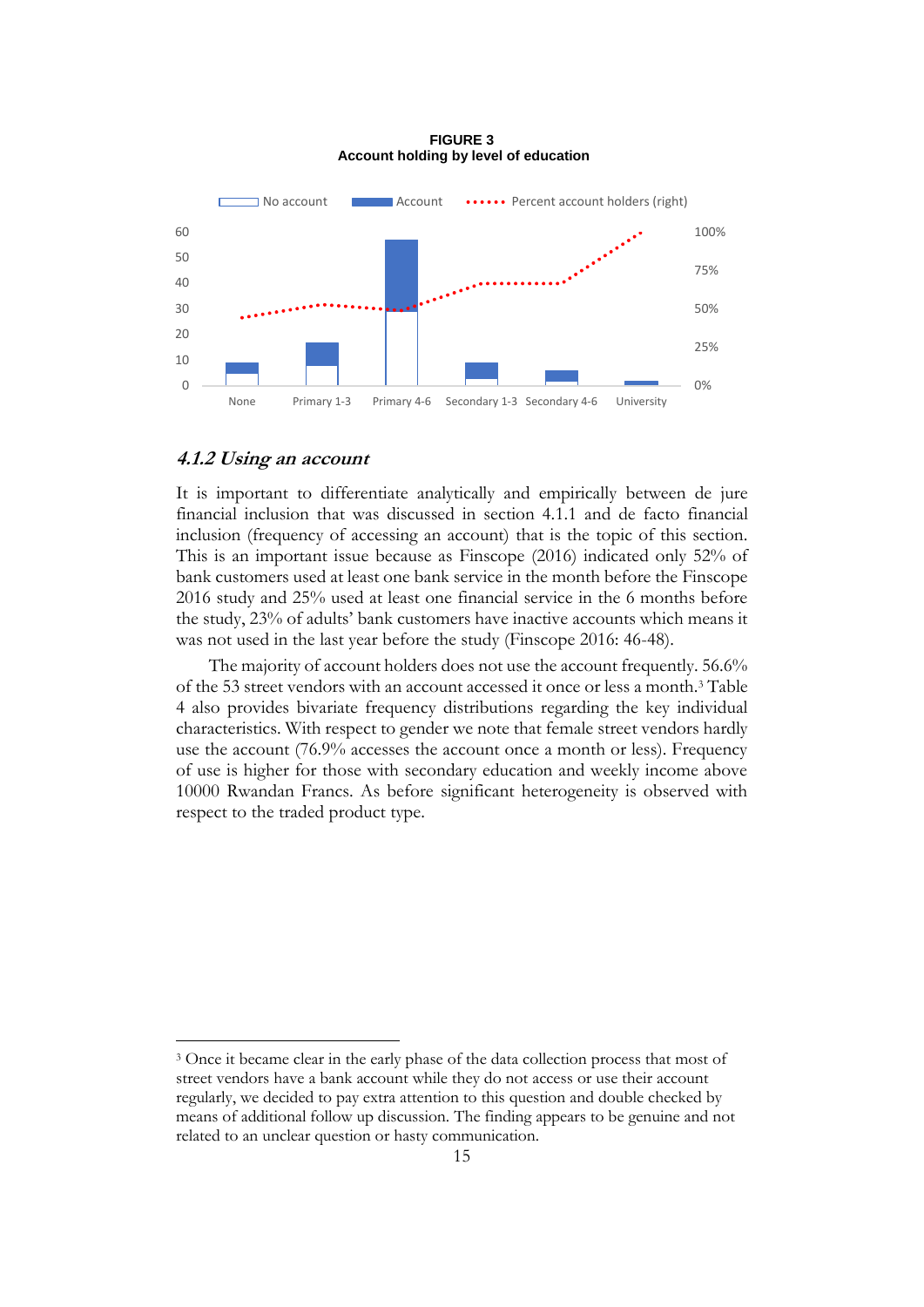|                          |               | <b>Monthly Account Access Frequency</b> |       |         |         |             |                |
|--------------------------|---------------|-----------------------------------------|-------|---------|---------|-------------|----------------|
|                          |               | Zero                                    | Once  | $2 - 3$ | $4 - 5$ | More than 5 | N              |
| Total                    |               | 28,3%                                   | 28,3% | 30,2%   | 1,9%    | 11,3%       | 53             |
| Gender                   | Female        | 53.8%                                   | 23.1% | 15.4%   | 3.8%    | 3.8%        | 26             |
|                          | Male          | 3.7%                                    | 33.3% | 44.4%   |         | 18.5%       | 27             |
|                          | $<$ 20        | 66.6%                                   |       | 33.3%   |         |             | 3              |
| Age<br>Category          | 20-30         | 24.4%                                   | 34.1% | 24.4%   | 2.4%    | 14.6%       | 41             |
|                          | $30 - 40$     | 33.3%                                   | 11.1% | 55.6%   |         |             | 9              |
|                          | Single        | 26.1%                                   | 30.4% | 26.1%   | 4.3%    | 13%         | 23             |
| Marital<br><b>Status</b> | Married       | 31.0%                                   | 24.1% | 34.5%   |         | 10.3%       | 29             |
|                          | Separated     |                                         | 100%  |         |         |             | $\mathbf{1}$   |
|                          | None          | 75%                                     | 25%   |         |         |             | 4              |
|                          | Primary 1-3   | 66.7%                                   | 22.2% |         |         | 11.1%       | 9              |
| Education                | Primary 4-6   | 17.9%                                   | 28.6% | 39.3%   | 3.6%    | 10.7%       | 28             |
| Level                    | Second. 1-3   | 16.7%                                   | 16.7% | 66.7%   |         |             | 6              |
|                          | Second. 4-6   |                                         | 25%   | 25%     |         | 50%         | $\overline{4}$ |
|                          | University    |                                         | 100%  |         |         |             | 2              |
|                          | Edible        | 25%                                     | 37.5% | 31.2%   |         | 6.2%        | 16             |
|                          | Clothes       | 23.8%                                   | 33.3% | 28.6%   |         | 14.3%       | 21             |
| Commodities              | Shoes         | 14.3%                                   |       | 57.1%   | 14.3%   | 14.3%       | $\overline{7}$ |
|                          | Cosmetics     | 66.7%                                   |       | 16.7%   | 16.7%   | 16.7%       | 6              |
|                          | <b>Others</b> | 33.3%                                   | 66.7% |         |         |             | 3              |
|                          | 1000-         | 33.3%                                   | 22.2% | 33.3%   |         | 11.1%       | 9              |
| Weekly                   | 5000-         | 40%                                     | 44%   | 12%     |         | 4%          | 25             |
| Income<br>Earning        | 10000-        | 16.7%                                   | 16.7% | 58.3%   | 8.33%   |             | 12             |
|                          | 15000-        |                                         |       | 42.9%   |         | 56.1%       | $\overline{7}$ |

**TABLE 4 Frequency of use by individual street vendor characteristics, product and weekly sales (N=53)**

# <span id="page-15-0"></span>**4.2 Econometric analysis**

Table 5 reports the econometric findings. Columns 1, 2 and 3 relate to de jure financial inclusion (dependent variable ACCOUNT) while columns 4, 5 and 6 (dependent variable FREQUENCY) represent de facto financial inclusion. Column 1 and 4 report regressions that only deal with individual street vendor characteristics. Columns 2 and 4 include a dummy variable that is zero is the village where the street vendor lives does not have a financial institution. Columns 3 and 6 extend this specification with fixed product effects.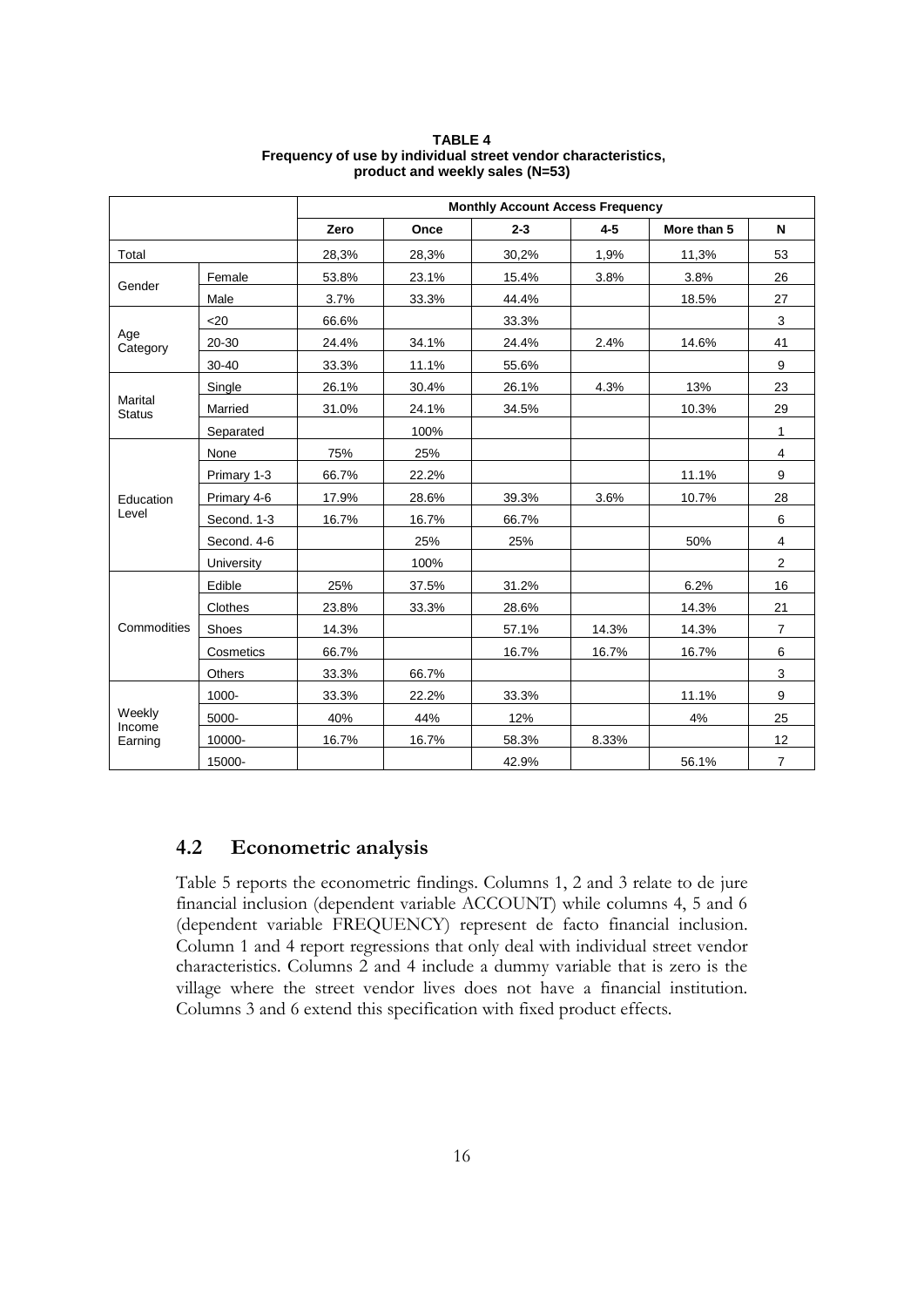**TABLE 5 Econometric findings on de jure (account holding) and de facto (frequency of use) financial inclusion (Logit and Poisson regressions N=100)**

|                              | (1)       | (2)                         | (3)           | (4)              | (5)                                  | (6)           |
|------------------------------|-----------|-----------------------------|---------------|------------------|--------------------------------------|---------------|
| <b>Dependent</b><br>variable |           | <b>Bank account holding</b> |               | Frequency of use |                                      |               |
| <b>Estimation</b><br>method  |           | Logit                       |               |                  | <b>Poisson Maximum</b><br>Likelihood |               |
| Gender (male=1)              | $0.61**$  | 0.14                        | 0.10          | $1.13***$        | $0.58*$                              | $0.78**$      |
|                              | (0.29)    | (0.35)                      | (0.37)        | (0.28)           | (0.31)                               | (0.34)        |
| Age                          | $-0.11$   | $-0.31$                     | $-0.38$       | $-0.36$          | $-0.40$                              | $-0.32$       |
|                              | (0.28)    | (0.30)                      | (0.31)        | (0.29)           | (0.30)                               | (0.29)        |
| <b>Martial status</b>        | 0.47      | 0.58                        | 0.31          | 0.10             | 0.08                                 | 0.23          |
| (single=1)                   | (0.31)    | (0.38)                      | (0.41)        | (0.29)           | (0.12)                               | (0.76)        |
| <b>Education</b>             | 0.03      | 0.05                        | 0.04          | 0.18             | $0.20*$                              | 0.18          |
|                              | (0.14)    | (0.27)                      | (0.18)        | (0.12)           | (0.12)                               | (0.12)        |
| <b>Weekly sales</b>          | 0.0       | 0.0                         | $-0.0$        | $0.04***$        | $0.04*$                              | 0.03          |
|                              | (0.0)     | (0.0)                       | (0.0)         | (0.02)           | (0.02)                               | (0.03)        |
| <b>Village</b>               |           | $1.21***$                   | $1.11***$     |                  | $0.96***$                            | $1.02***$     |
| institution                  |           | (0.22)                      | (0.23)        |                  | (0.24)                               | (0.26)        |
| <b>Fixed effects</b>         |           |                             | By<br>product |                  |                                      | By<br>product |
| <b>Constant term</b>         | $-0.28$   | $-1.14$                     | $-2.9**$      | $-0.94$          | $-2.00*$                             | $-3.4***$     |
|                              | (0.68)    | (0.79)                      | (1.3)         | (0.65)           | (0.74)                               | (1.1)         |
| McFadden R <sup>2</sup>      | 0.08      | 0.36                        | 0.39          |                  |                                      |               |
| $R^2$                        |           |                             |               | 0.25             | 0.38                                 | 0.36          |
| <b>LR</b>                    | $11.5***$ | 49.2***                     | 54.2***       | 43.4***          | 64.4***                              | 68.5***       |

*Notes* \*\*\* 99% \*\*95% \*90% confidence levels (standard errors in brackets)

The specifications that include the highly (statistically *and* economically) significant VILLAGE INSTITUTION as an explanatory variable perform satisfactorily explaining more than 36% of variation of ACOUNT and FREQUENCY. Gender is not significant in de jure financial inclusion but male street vendors do have a significantly higher FREQUENCY (de facto financial inclusion). Weekly sales is significant in regressions 4 and 5, but these effect disappears when we add fixed product effects in regression 6. Martial status and AGE are never significant. Education is only marginally significant  $(p<0.1)$  in regression 5.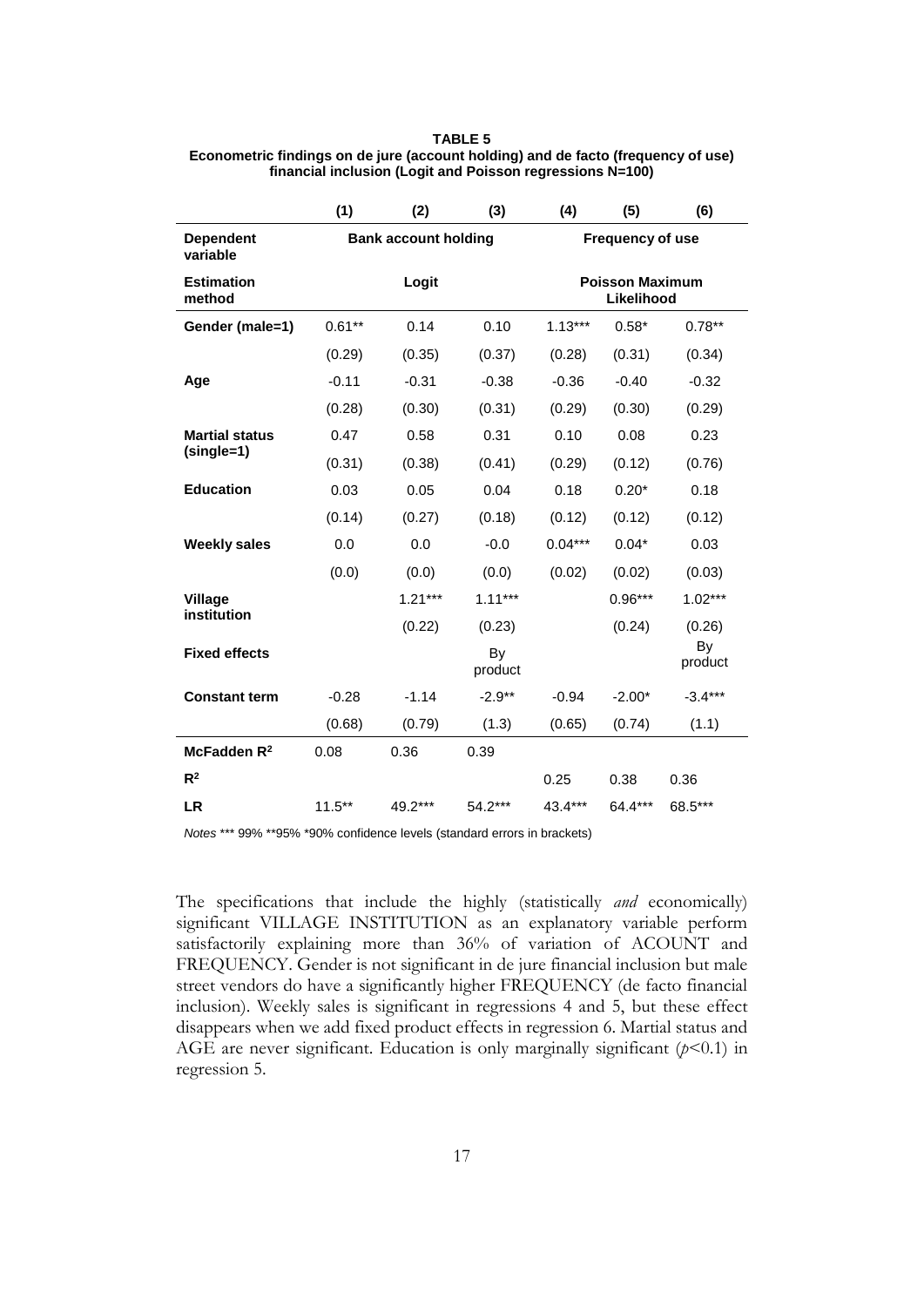#### <span id="page-17-0"></span>**4.3 A closer look at the reasons for financial exclusion**

In addition to the logit analysis and Poisson regression, the 47 non-banking respondents in our sample have also been asked directly for the reasons for not having a bank account. We also used three back ground interviews with local bank managers and the district officer in charge of financial affairs to triangulate our findings and provide a qualitative reflection on financial inclusion of street vendors in Kigali.

#### <span id="page-17-1"></span>**4.3.1 Stated reasons**

 $\overline{a}$ 

Figure 4 reports the stated reasons of not having accounts (multiple answers were possible). The vast majority (81%) of non-account holders replied that they do not have an account because of the limited size of their daily business. Typically respondents indicated that their daily life depends on the daily earning to get food for consumption. The second most important reason (40%) was cost considerations (banking institutions transaction charges). Other reasons mentioned included lack of information  $(15\%)$ , financial illiteracy  $(9\%)$  and lack of important and required credentials to open accounts (4%).

The conclusion is that most of the street vendors appear by choice not to have accounts (that is: their sales are too low<sup>4</sup>). Only in a small minority lack of



**FIGURE 4 Reasons of not having account (N=47)**

<sup>4</sup> Follow up questioning in addition to the questionnaire probed the living conditions in this group. Some street vendors who do not have a bank account claimed to earn little money which is one of the barriers as to why they could not open account with financial institutions. They claimed the little profit they made was fully used for household consumption.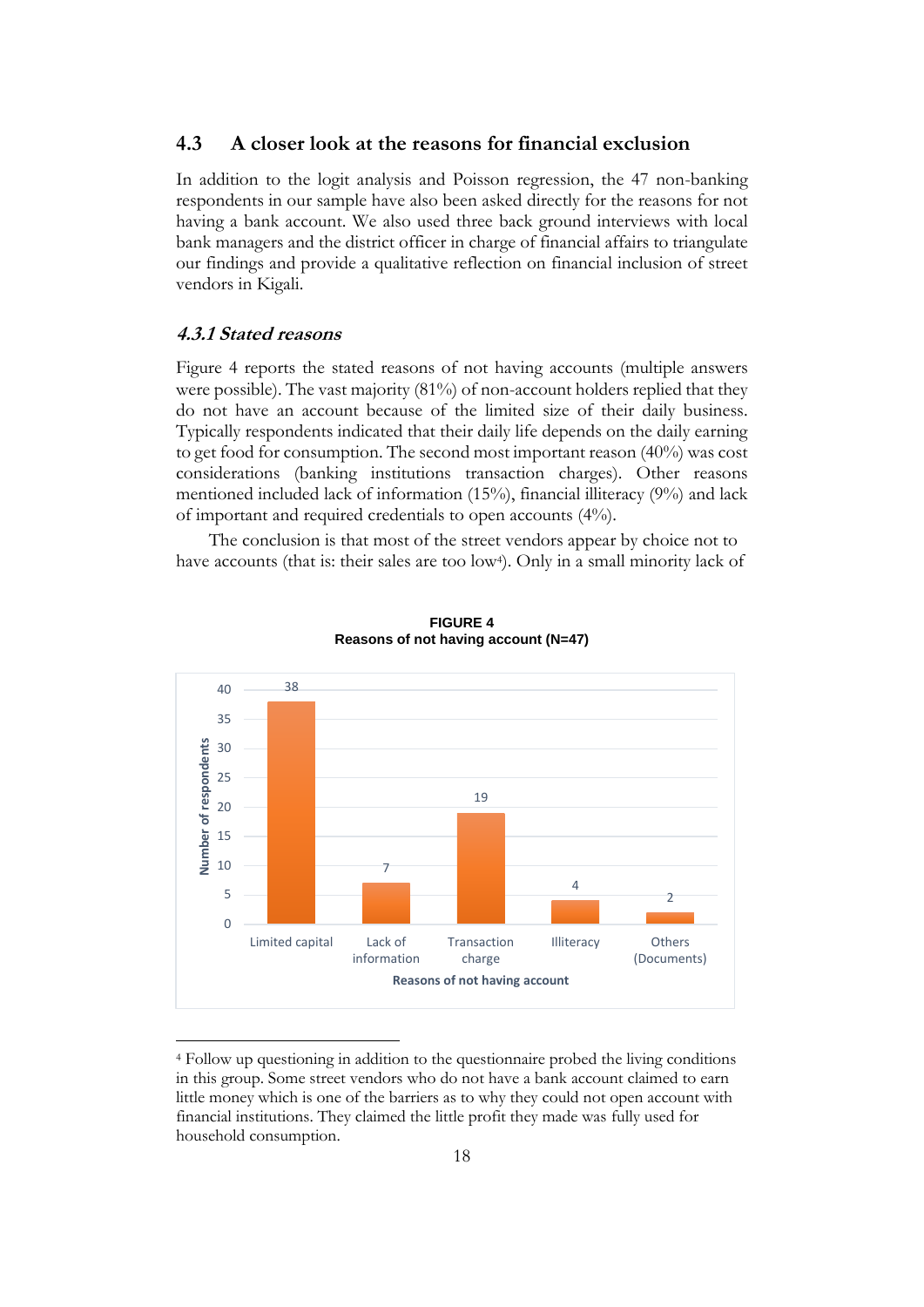<span id="page-18-0"></span>documentation is a relevant bottleneck. These findings can be compared to Demirgüç-Kunt and Klapper (2012: 7) who for sub-Saharan Africa report that about 80% of non-banking adults do not have a formal account because of lack of sufficient income and 54% of non-account holders mention cost as a cause for not having a formal account. Our sample differs from their findings regarding lack of credential documents (more than 30% of non-account holders in sub-Saharan Africa according to their study).

#### **4.3.2. Background interviews**

<span id="page-18-1"></span>The background interviewees reflecting on socio-economic characteristics and formal financial inclusion, noted that the progress of financial inclusion in Rwanda is substantial and that institutions do not differentiate between people. The BPR branch manager's indicated that: "Socio economic characteristics of beneficiaries do not matter when looking at service provided in the process of delivering financial services" (interview with the branch manager of BPR, 10 August 2017). The branch manager of Bank of Africa, however, noted important gender issues: "Male clients are more received than their fellow females although females are more trusted and honest since the majority come as part of small group (*tontines*)" (interview, 14 August 2017). In addition "The small business in the informal sector have limited capital, fear of monthly charges and most of the time the lack of information and finally many small business prefer to use mobile money for money transfer, money saving, cash payments" (interview with all informers, 14 August 2017). This is because mobile money facilities are cheap and easy and do not require many documents and charges to open accounts. Again, due to technology, almost everyone has access to a mobile phone nowadays and this makes it easy for street vendors to access to their accounts wherever they are without traveling to the all the way to the mobile money facility to ask for account balances.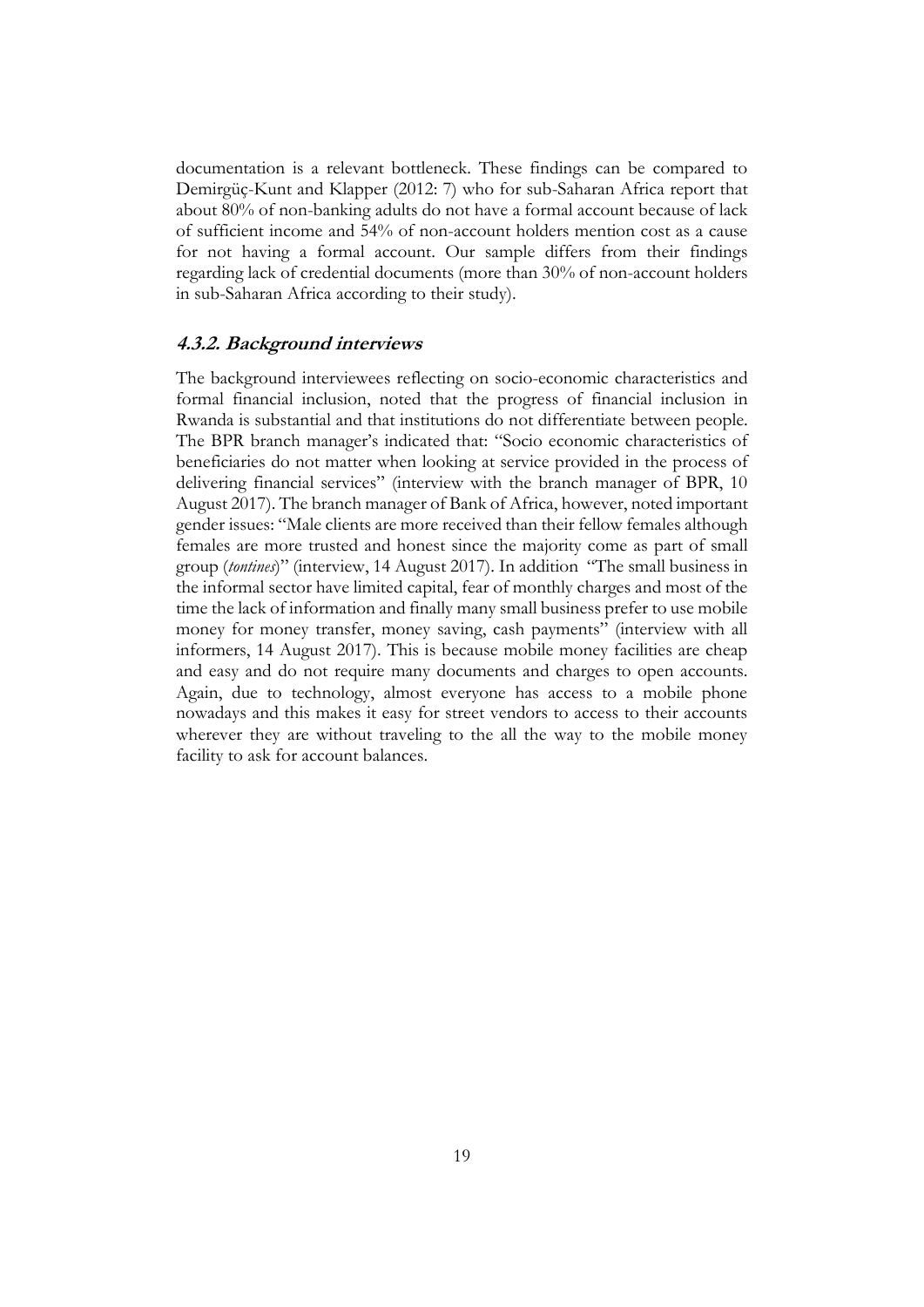#### **5 Discussion and conclusions**

Our field research clarifies that two factors determine financial inclusion of urban street vendors in Kigali, Rwanda Nyarugenge District, in particular account ownership and frequency of use, namely: gender (male street vendors are more likely to be financially included) and availability of financial institutions in the home village/town of the street vendor. It is relevant to note that age and education of the respondents of this survey are not statistically significant. From a policy perspective it is relevant that key actors during background interviews have indicated that they believe that individual characteristics such as gender are not important for the formal decision to accept an individual as an account holder at a financial institution (*de jure* financial inclusion), but that gender plays a significant role in our logit and Poisson regression models. Importantly, gender is a statistically significant determinant of frequency of use (*de facto* financial inclusion). In view of the fact that all specifications of the regressions find this gender effect, we consider this to be a robust result.

 The second important factor, the availability of a financial institution in the home town/village of the respondent is also important from a policy perspective because it underlines the importance of the financial infrastructure: the geography of financial inclusion is important as has been established by earlier research on the differences between urban and rural areas, but our result show that the driver is the availability of a financial institution in the street vendor's home town, providing policy makers with a tool to improve financial inclusion in Rwanda.

 At another level this paper demonstrates the utility of a mixed methodology approach that enables the researcher to collect individual observable characteristics of non-respondents. Our fieldwork approach will be useful for researchers that work with highly mobile respondents that are under time pressure, because data are collected when they are working and under stress because of the illegal nature of their economic activities. Mixed methodologies also was helpful because we could triangulate our quantitative and qualitative findings. One important issue is the difference in *perception* of our background interviewees that personal characteristics do not matter for de jure financial inclusion and the survey *findings* that gender is a significant factor in de facto financial inclusion. It is also worth pointing out that the availability of a financial institution in the street vendor's home town is neither mentioned in the background interviews with key informers (section 4.3.2 above) nor identified by the respondents themselves in their answers to question 6.2 (section 4.3.1 above), but that it is a highly significant determinant of financial inclusion.

 It is clear that these findings relate to a specific and small sample, but we are confident that the data collection process is sufficiently random to be representative for street vendors in Kigali in 2016. Our research cannot be generalized beyond that population of course, but on the other hand we do not see why gender and the geography of financial institutions would only have an impact on street vendors. While further research is necessary we expect that these factors are important for all informal sector workers.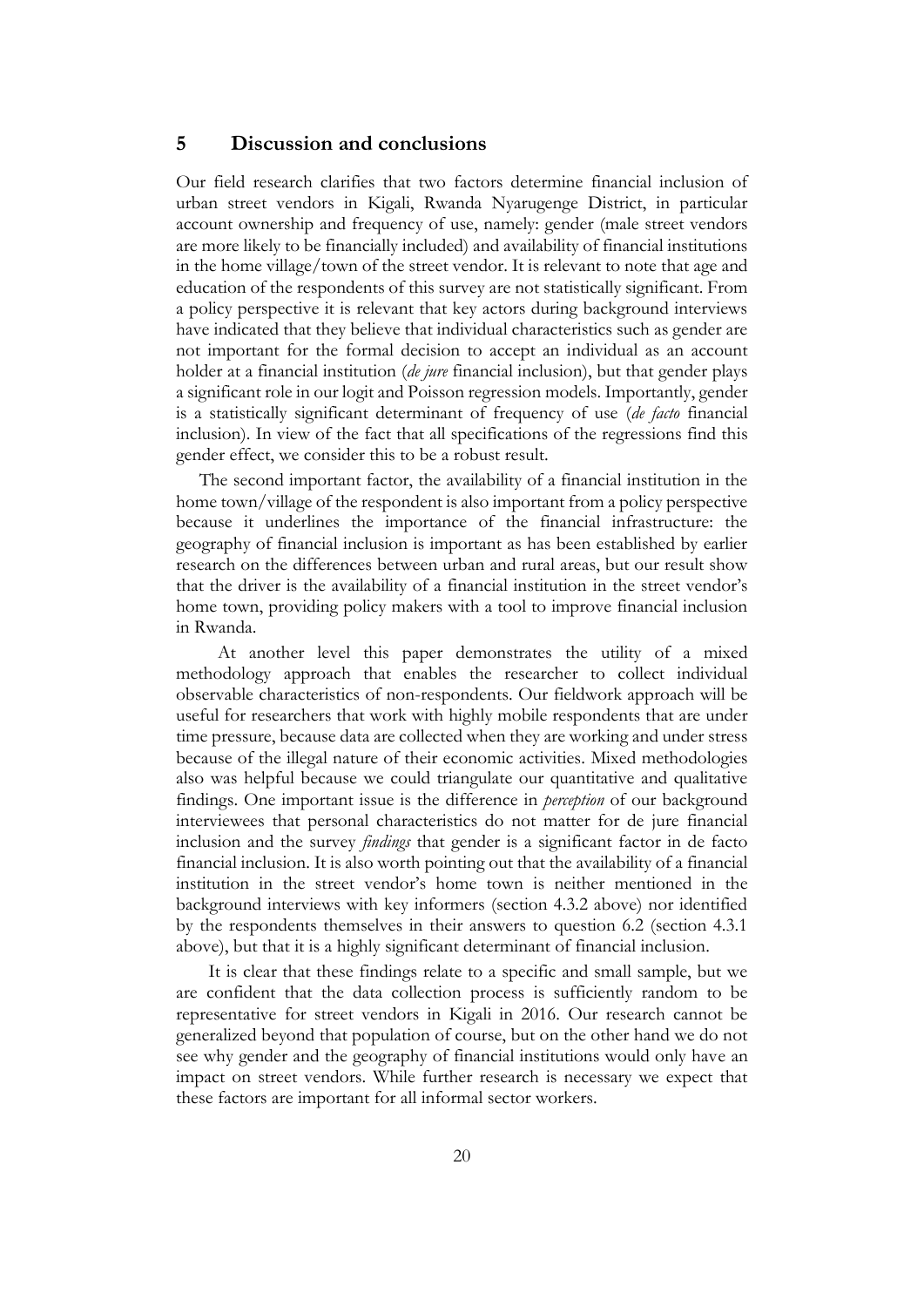## <span id="page-20-0"></span>**Appendix 1 Survey questionnaire**

The first section contained demographic data such as age, sex, education level of respondents and the types of commodities and even the estimated amount of weekly earnings. The second section comprises of questions probing into the status of financial inclusion. The questionnaire was interpreted in Kinyarwanda (local language) that facilitates communication with the respondents. Before the start of the field work the target sample was set at between 50 and 100 respondents. In case of non response answers to questions 1, 2 and 5 were obtained via direct observation.

#### A Respondent characteristics

1: Gender: (a) male (b) female

2: Age: (a) <20 years (b) 20-29 (c) 30-39 (d) > 40 years

3: Marital status (a) single (b) married (c) separated

4: Level of education (a) none, (b) primary 1-3 (c) primary 4-6 (d) secundary 1-3 (e) secondary 4-6 (f) university (g) other (specify)

5: Daily business: (a) product sold (b) estimated weekly turnover in FRWS

| Product             | Estimate of   |  |
|---------------------|---------------|--|
|                     | the amount in |  |
|                     | Frws (week)   |  |
| 1. Edible items     |               |  |
| 2.Clothes           |               |  |
| 3.Shoes             |               |  |
| 4. Cosmetics        |               |  |
| 5. Others (Specify) |               |  |

#### B Financial (non) inclusion

6: Do you have any account (bank, institution or agents delivering financial services)? (yes /no)

6.1 If yes: why? (a) security (b) saving and investment (c) convenience (d) management of personal finance (e) other (specify)

6.2. If no, why? (a) limited capital (b) lack of information (c) transaction charges (d) illiteracy (e) other (specify

7: How many times did you visit the financial institutions in a month to obtain financial services in the last twelve months? (a) zero (b) once (c) 2 tot 3 (d) 4-5 (e) more than 5

8: Is there any bank or micro finance service in your village? (yes /no)

9: If yes: which type do you use: (a) commercial bank (b) cooperative community bank (c) micro finance bank (d) mobile money